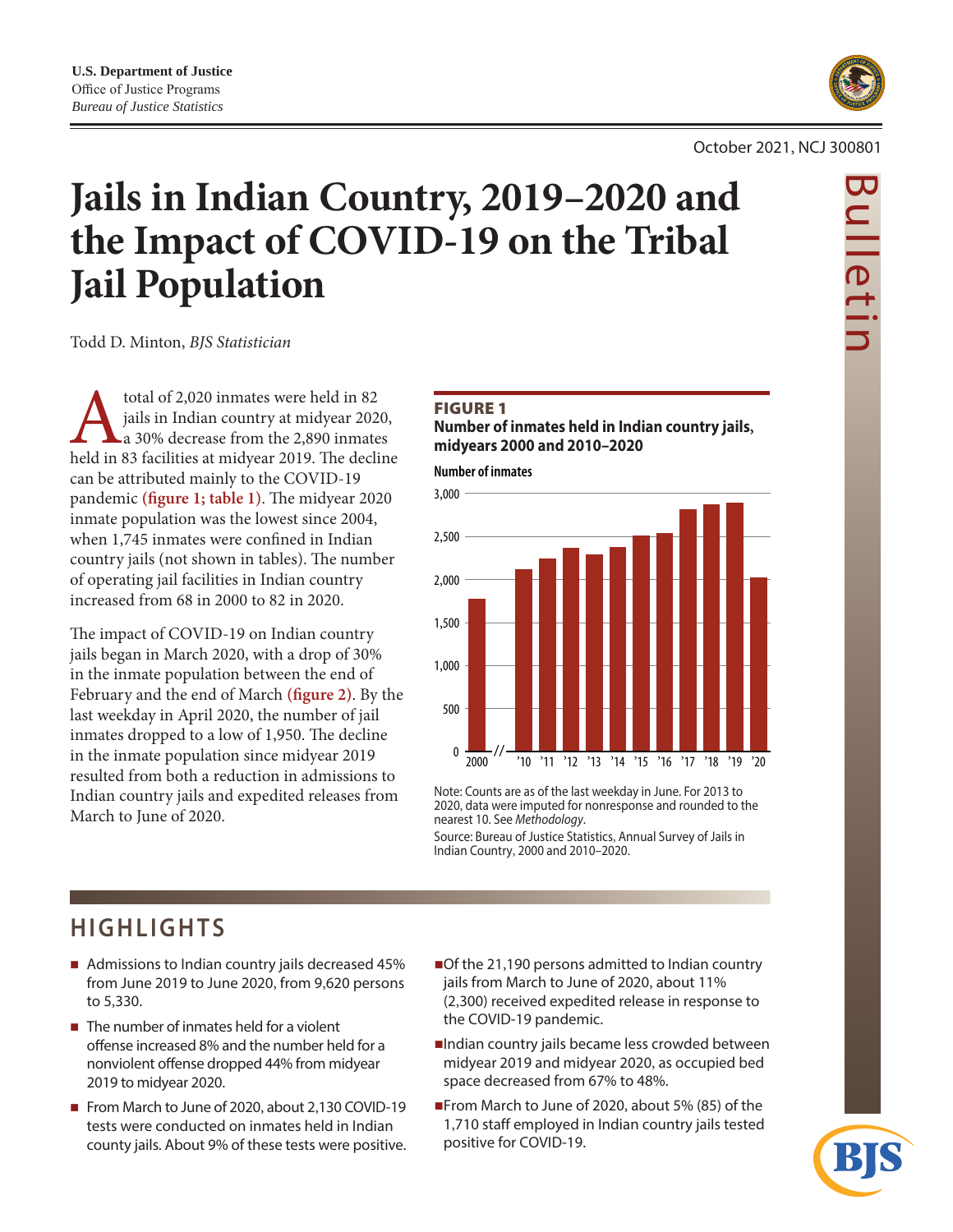Findings in this report are based on both the 2019 and 2020 Annual Survey of Jails in Indian Country (SJIC), the latter of which included an addendum on COVID-19. See *Methodology*. This report covers the impact of COVID-19 on the tribal jail population from January to June of 2020. Statistical findings from July to December of 2020 will be reported in a subsequent report. For information covering the impact of COVID-19 on county and city jails, see *Impact of COVID-19 on the Local Jail Population, January-June 2020* ([https://bjs.ojp.gov/content/pub/pdf/icljpjj20.pdf\)](https://bjs.ojp.gov/content/pub/pdf/icljpjj20.pdf).

#### Figure 2

**Number of inmates held in Indian country jails on the last weekday in June 2019 and the last weekday of each month from January to June 2020**



Note: Data were imputed for nonresponse and rounded to the nearest 10. See *Methodology*.

Source: Bureau of Justice Statistics, Annual Survey of Jails in Indian Country, 2019–2020.

#### Table 1

**Inmates held, rated capacity, and percent of rated capacity occupied in Indian country jails in June, 2000, 2010, and 2015–2020**

|                                                               | 2000     | 2010  | 2015  | 2016  | 2017  | 2018  | 2019  | 2020  |
|---------------------------------------------------------------|----------|-------|-------|-------|-------|-------|-------|-------|
| <b>Number of inmates</b>                                      |          |       |       |       |       |       |       |       |
| Midyear <sup>a</sup>                                          | 1,775    | 2,119 | 2,510 | 2,540 | 2,820 | 2,870 | 2,890 | 2,020 |
| <b>ADP</b> b                                                  | $\cdots$ | 2,009 | 2,390 | 2,480 | 2,700 | 2,790 | 2,820 | 1,940 |
| Peak <sup>c</sup>                                             | 2,441    | 2,904 | 3,230 | 3,400 | 3,580 | 3,580 | 3,630 | 2,610 |
| Rated capacity <sup>d</sup>                                   | 2,076    | 2,951 | 3,800 | 4,090 | 4,200 | 4,290 | 4,310 | 4,230 |
| Percent of rated capacity occupied <sup>e</sup>               |          |       |       |       |       |       |       |       |
| Midyear <sup>a</sup>                                          | 85.5%    | 71.8% | 66.1% | 62.1% | 67.1% | 66.9% | 67.1% | 47.8% |
| ADP <sub>b</sub>                                              | $\cdots$ | 68.1  | 62.9  | 60.6  | 64.3  | 65.0  | 65.4  | 45.9  |
| Peak <sup>c</sup>                                             | 117.6    | 98.4  | 85    | 83.1  | 85.2  | 83.4  | 84.2  | 61.7  |
| Number of operating facilities                                | 68       | 75    | 76    | 80    | 84    | 84    | 83    | 82    |
| Average number of inmates per operating facility <sup>a</sup> | 26       | 28    | 33    | 32    | 34    | 34    | 35    | 25    |

Note: For comparisons over time, data on inmate population and rated capacity were imputed for 7 nonresponding facilities in 2015, 5 in 2016, 8 in 2017, 9 in 2018, 13 in 2019, and 5 in 2020 and rounded to the nearest 10. See *Methodology*.

...Not collected.

aAs of the last weekday in June.

bAverage daily population (ADP) is the sum of the number of inmates held each day in June, divided by 30.<br><sup>C</sup>The number of inmates held on the day in June when the facility's inmate population was largest. Data were impute and for 2 in 2020 that responded to the survey but did not report peak population.

 $d$ The maximum number of beds or inmates assigned by a rating official to a facility, excluding separate temporary holding areas. Data were imputed for 1 facility in 2019 and for 2 in 2020 that responded to the survey but did not report rated capacity.

eThe number of inmates in a facility divided by its rated capacity and multiplied by 100.

Source: Bureau of Justice Statistics, Annual Survey of Jails in Indian Country, 2000, 2010, and 2015–2020.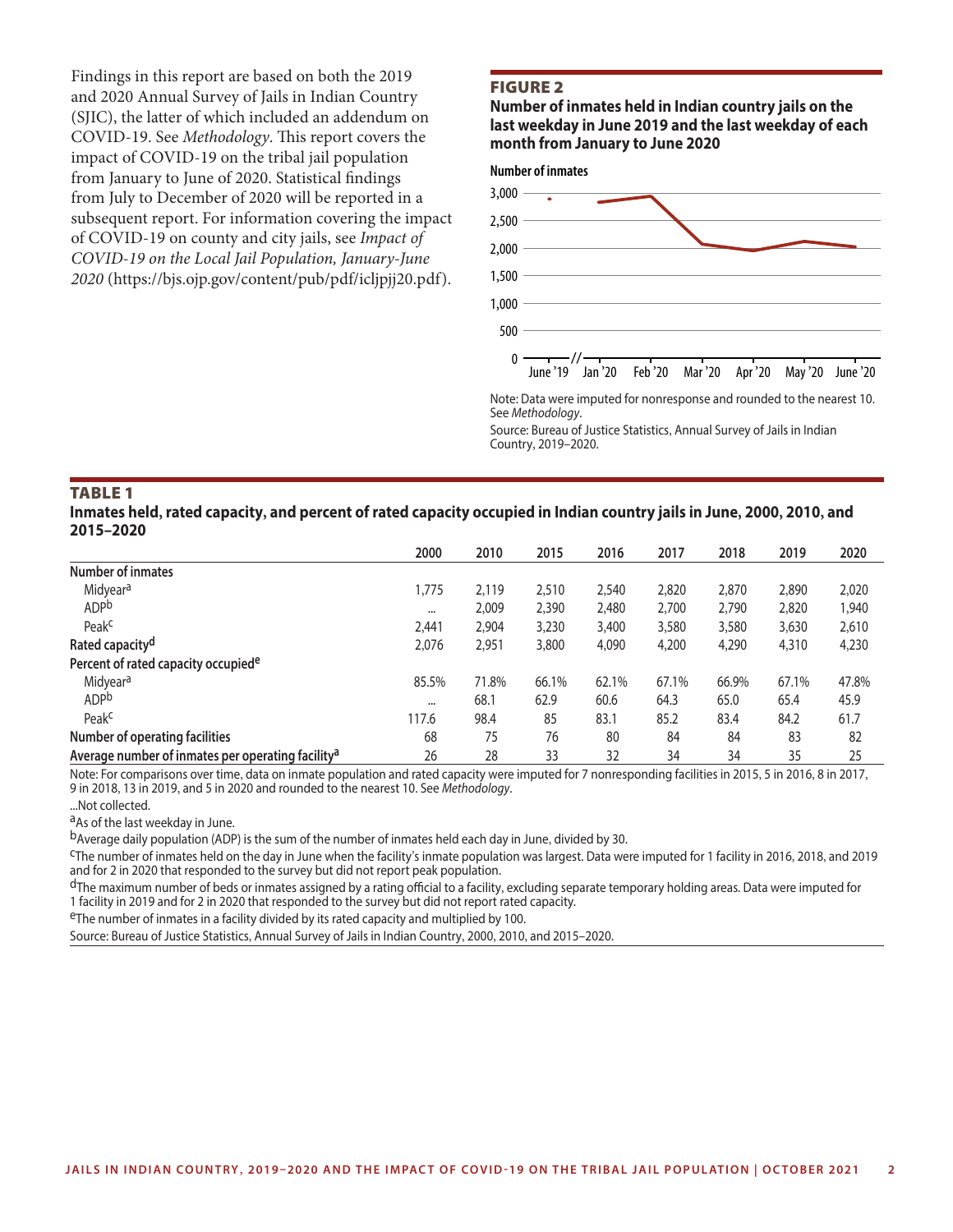### **2020 Annual Survey of Jails in Indian Country Special Addendum on Coronavirus (COVID-19)**

In response to the COVID-19 pandemic, the Bureau of Justice Statistics (BJS) added a special addendum to the 2020 and 2021 Annual Survey of Jails in Indian Country to measure the impact of this public health emergency on Indian country jails. In designing the addendum, BJS solicited comments and suggestions from a correctional health expert, tribal jail administrators, and the Bureau of Indian Affairs regarding data availability and reporting capabilities, question design and order, and estimated burden.

Key items from the addendum asked about the number of—

- inmates on the last weekday of each month from January to May 2020
- inmates who received expedited release due to COVID-19 from March 1 to June 30, 2020
- COVID-19 tests conducted on inmates from March 1 to June 30, 2020
- inmates who tested positive for COVID-19 from March 1 to June 30, 2020
- staff who tested positive for COVID-19 from March 1 to June 30, 2020
- total, confirmed, and suspected COVID-19 inmate deaths and staff deaths from March 1 to June 30, 2020
- total inmate and staff COVID-19 deaths that were based on a medical examiner or coroner evaluation (such as an autopsy, a postmortem exam, or a review of medical records).

For the full questionnaire, see [https://bjs.ojp.gov/data](https://bjs.ojp.gov/data-collection/survey-jails-indian-country-sjic#surveys-0)[collection/survey-jails-indian-country-sjic#s](https://bjs.ojp.gov/data-collection/survey-jails-indian-country-sjic#surveys-0)urveys-0.

### **Terms and definitions**

#### **COVID-19**

**Confirmed death**—Deaths where COVID-19 was the cause of death or a significant contributor of death as determined by a positive test for coronavirus before or after death.

**COVID-19 test**—A viral test for coronavirus disease. This is not a serology or antibody test.

**Expedited releases**—All inmates released to limit inmate risk and exposure, or due to coronavirus-related understaffing, court orders, or legislative mandates.

**Suspected death**—Deaths where coronavirus was the suspected cause of death or a significant contributor to the death, based on the person having symptoms of COVID-19 but no positive test for coronavirus.

#### **General**

**Average daily population (ADP)**—The sum of the number of inmates held each day in June, divided by 30.

**Expected average length of stay**—The ADP divided by the number of June admissions and multiplied by 30.

**Indian country**—The legal term used to describe reservations and other lands set aside for Indian use, such as Indian allotments, and lands held in trust for Indians or Indian tribes (18 U.S.C. § 1151).

**Jail operations staff**—Correctional officers and other staff who spend more than half of their time supervising inmates.

**Midyear population**—The number of inmates held on the last weekday in June.

**Peak population**—The number of inmates held on the day in June when the facility's inmate population was the largest.

**Percent of capacity occupied**— The number of inmates in a facility divided by its rated capacity and multiplied by 100.

**P.L. 280**—Under P.L. 83-280 (18 U.S.C. § 1162), some states have jurisdiction to prosecute certain crimes committed by or against American Indians and Alaska Natives. State law enforcement and courts may arrest, investigate, prosecute, and punish offenders. With some exceptions, the law affects Indian country in Alaska, California, Minnesota, Nebraska, Oregon, and Wisconsin. Pursuant to the Tribal Law and Order Act of 2010, tribes are authorized to request that federal authorities reassume concurrent federal jurisdiction.

**Rated capacity**—The maximum number of beds or inmates assigned by a rating official to a facility, excluding separate temporary holding areas.

**Tribal Law and Order Act (TLOA)**—Signed into law in 2010, the act enhanced tribes' authority to prosecute and sentence criminals. It expanded law enforcement resources and tools, increasing staffing, training, and access to databases of shared criminal information. It authorized new guidelines for handling sexual assaults and domestic violence, and it encouraged development of more effective programs to prevent alcohol and drug abuse.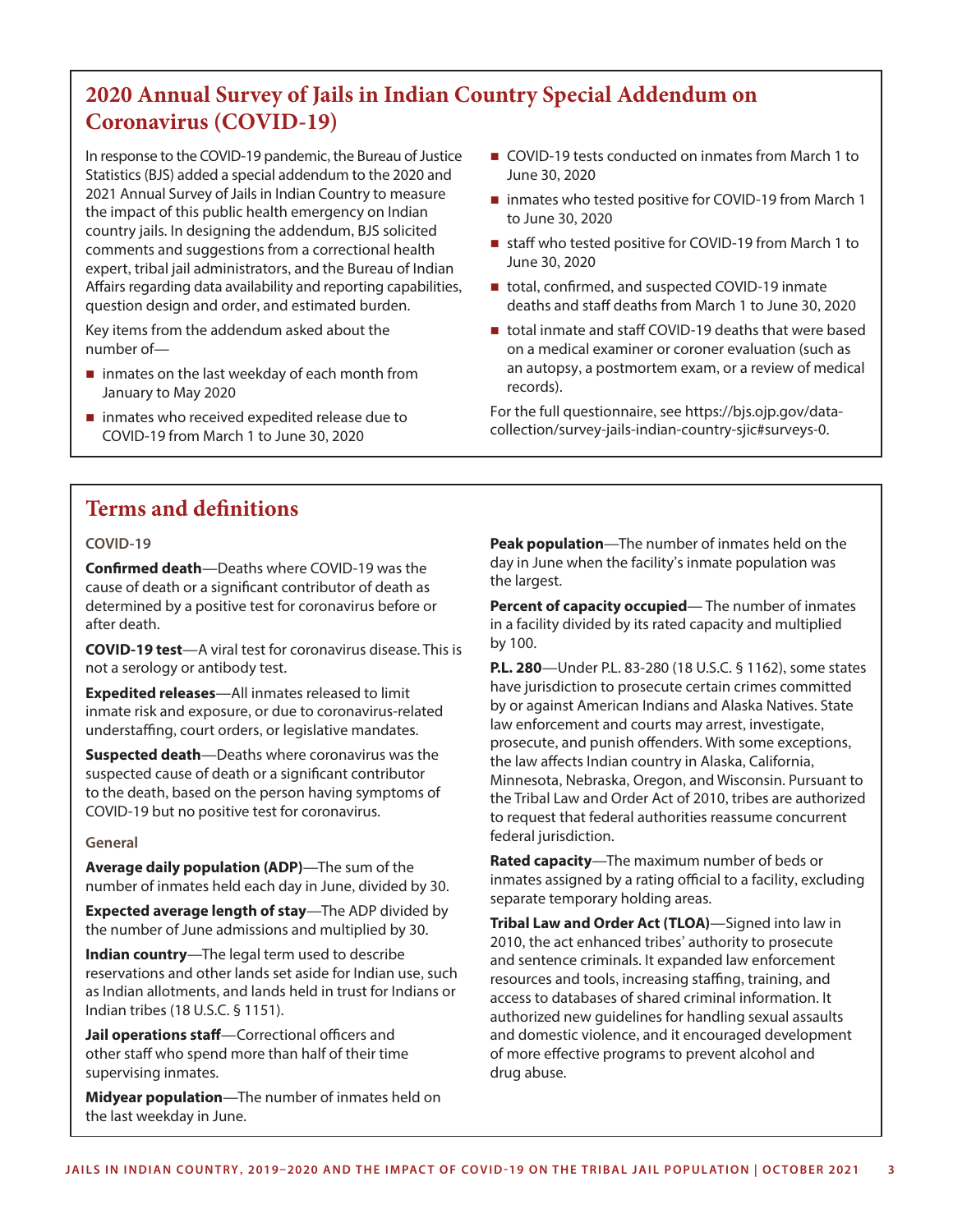#### **By midyear 2020, Indian country jails cut the size of the midyear 2019 population by 30%**

The inmate population decreased 30% (down 870) from midyear 2019 to midyear 2020 **(table 2)**. Large declines were reported for facilities regardless of size. Since midyear 2019, the 25 facilities rated to hold 50 or more inmates saw the largest decline (down 32%, or 620 inmates) in their inmate population. The 25 facilities rated to hold fewer than 25 inmates saw the smallest decline in their inmate population (down 26%, or 44 inmates).

#### **Admissions to Indian country jails decreased 45% from June 2019 to June 2020**

About 5,330 persons were admitted to Indian country jails in June 2020, down 45% from the 9,620 admissions in June 2019 **(table 3)**. Two-thirds (2,850) of the decline of 4,290 admissions occurred in facilities rated to hold 50 or more inmates. Jails rated to hold 25 or more inmates accounted for the vast majority of admissions in June 2019 (89%) and June 2020 (88%). Facilities rated to hold 9 or fewer inmates accounted for less than 1% of June admissions in 2019 and 2020.

#### **TABLE 2**

|                            |      | <b>Number of facilities</b> |       | <b>Inmates</b> <sup>p</sup> | Change in inmate population |          |  |
|----------------------------|------|-----------------------------|-------|-----------------------------|-----------------------------|----------|--|
| Facility size <sup>a</sup> | 2019 | 2020                        | 2019  | 2020                        | Number                      | Percent  |  |
| Total                      | 83   | -82                         | 2,890 | 2,020                       | -870                        | $-30.1%$ |  |
| 9 or fewer                 |      |                             |       |                             | -4                          | $-44.4$  |  |
| $10 - 24$                  | 20   | 21                          | 160   | 120                         | $-40$                       | $-25.0$  |  |
| $25 - 49$                  | 34   | 32                          | 790   | 580                         | $-210$                      | $-26.6$  |  |
| 50 or more                 | 25   | 25                          | .940  | ,320                        | $-620$                      | $-32.0$  |  |

Note: Data were imputed for nonresponse. Data were rounded to the nearest 10, except for facilities with a rated capacity of nine or fewer beds or inmates.<br><sup>a</sup>Based on the rated capacity, which is the maximum number of bed holding areas.

b<sub>As</sub> of the last weekday in June.

Source: Bureau of Justice Statistics, Annual Survey of Jails in Indian Country, 2019–2020.

#### **TABLE 3**

#### **Average daily population, admissions, and expected average length of stay in Indian country jails, by facility size, June 2019–June 2020**

|                            |       | <b>ADPb</b> |                   | June admissions   |          | Expected average length of stay <sup>c</sup> |  |  |
|----------------------------|-------|-------------|-------------------|-------------------|----------|----------------------------------------------|--|--|
| Facility size <sup>a</sup> | 2019  | 2020        | 2019 <sup>d</sup> | 2020 <sup>e</sup> | 2019     | 2020                                         |  |  |
| Total                      | 2,820 | ,940        | 9,620             | 5,330             | 8.8 days | $10.9$ days                                  |  |  |
| 9 or fewer                 |       |             | 57                | 14                | 3.7      | 4.3                                          |  |  |
| $10 - 24$                  | 160   | 120         | 960               | 610               | 5.0      | 5.9                                          |  |  |
| $25 - 49$                  | 770   | 550         | 3,680             | 2,630             | 6.3      | 6.3                                          |  |  |
| 50 or more                 | ,880  | ,270        | 4,920             | 2,070             | 11.5     | 18.4                                         |  |  |

Note: Data were imputed for nonresponse. Data were rounded to the nearest 10, except for facilities with a rated capacity of nine or fewer beds or inmates.<br><sup>a</sup>Based on the rated capacity, which is the maximum number of bed holding areas.

bAverage daily population (ADP) is the sum of the number of inmates held each day in June, divided by 30.<br><sup>C</sup>The ADP divided by the number of June admissions and multiplied by 30. See *Methodology*.

d<sub>Data</sub> were imputed for 13 nonresponding facilities in 2019 (3,003 admissions combined) and for 3 facilities that responded to the survey but did not report admissions (721 admissions combined).

eData were imputed for 5 nonresponding facilities in 2020 (130 admissions combined).

Source: Bureau of Justice Statistics, Annual Survey of Jails in Indian Country, 2019–2020.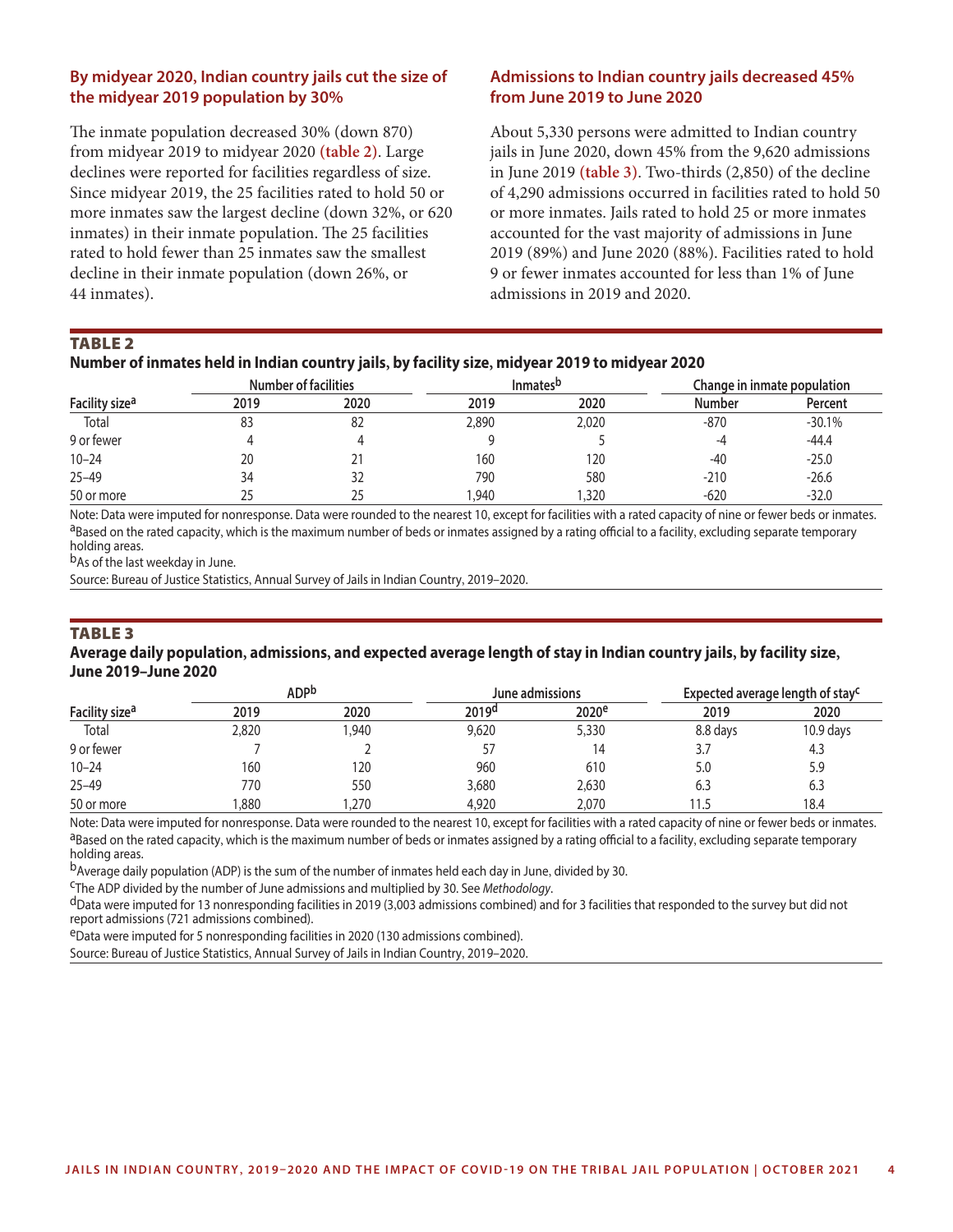Inmates' expected average length of stay (the time in custody from admission to release) increased from 9 to 11 days between June 2019 and June 2020. The average length of stay was longer in larger facilities. In June 2020, inmates in facilities rated to hold 49 or fewer inmates spent an average of 6 days in jail from admission to release, similar to June 2019. Inmates in facilities rated to hold 50 or more inmates spent about 18 days on average in June 2020, up from about 11 days in June 2019.

#### **About 9% of COVID-19 tests conducted on inmates were positive**

From June 2019 to February 2020, admissions to Indian country jails remained relatively stable, then declined substantially by the end of March 2020 (not shown in tables). During the 4-month period from March to June of 2020, about 21,190 persons were admitted to Indian country jails **(table 4)**. A small fraction (10%, as a percent of admissions) were tested for COVID-19.1

During the 4-month period, about 2,130 COVID-19 tests were conducted on inmates held in Indian county jails. About 9% (190) of these tests were positive for COVID-19. Of the 1,340 tests conducted in the largest facilities rated to hold 50 or more inmates, nearly 10% were positive. Among facilities rated to hold 25 to 49 inmates, about 9% of tests were positive. No COVID-19 tests conducted on inmates were reported positive in the smaller facilities during this time period.

1Admissions from March to June 2020 was used to estimate the number of jail inmates who could have been tested for COVID-19 over the same period.

#### **TABLE 4 COVID-19 testing and positive cases among inmates in Indian country jails, by facility size, March 1–June 30, 2020**

|                            |                         | COVID-19 tests conducted on inmates       |                                     |                                          |                              |  |  |  |  |  |  |
|----------------------------|-------------------------|-------------------------------------------|-------------------------------------|------------------------------------------|------------------------------|--|--|--|--|--|--|
| Facility size <sup>a</sup> | Admissions <sup>b</sup> | Number of tests<br>conducted <sup>c</sup> | Tests as a percent of<br>admissions | Number of<br>positive tests <sup>c</sup> | Percent of<br>positive tests |  |  |  |  |  |  |
| Total                      | 21,190                  | 2,130                                     | 10.1%                               | 190                                      | 8.9%                         |  |  |  |  |  |  |
| 9 or fewer                 | 28                      |                                           | 39.3%                               |                                          | 0.0%                         |  |  |  |  |  |  |
| $10 - 24$                  | 3,040                   | 100                                       | 3.3                                 |                                          | 0.0                          |  |  |  |  |  |  |
| $25 - 49$                  | 10.080                  | 670                                       | 6.6                                 | 60                                       | 9.0                          |  |  |  |  |  |  |
| 50 or more                 | 8,040                   | ,340                                      | 16.7                                | 130                                      | 9.7                          |  |  |  |  |  |  |

Note: Data were imputed for non-response and rounded to the nearest 10, except for the facilities with a rated capacity of nine or fewer beds or inmates.<br><sup>a</sup>Based on the rated capacity, which is the maximum number of beds holding-areas.

bAdmissions from March 2020 to June 2020 were estimated based on admissions in June 2020 and on the confined population on the last weekday in March 2020 to June 2020. See *Methodology*.

cInmates may be tested more than once and may account for multiple positive tests. See *Methodology*.

Source: Bureau of Justice Statistics, Annual Survey of Jails in Indian Country, 2020.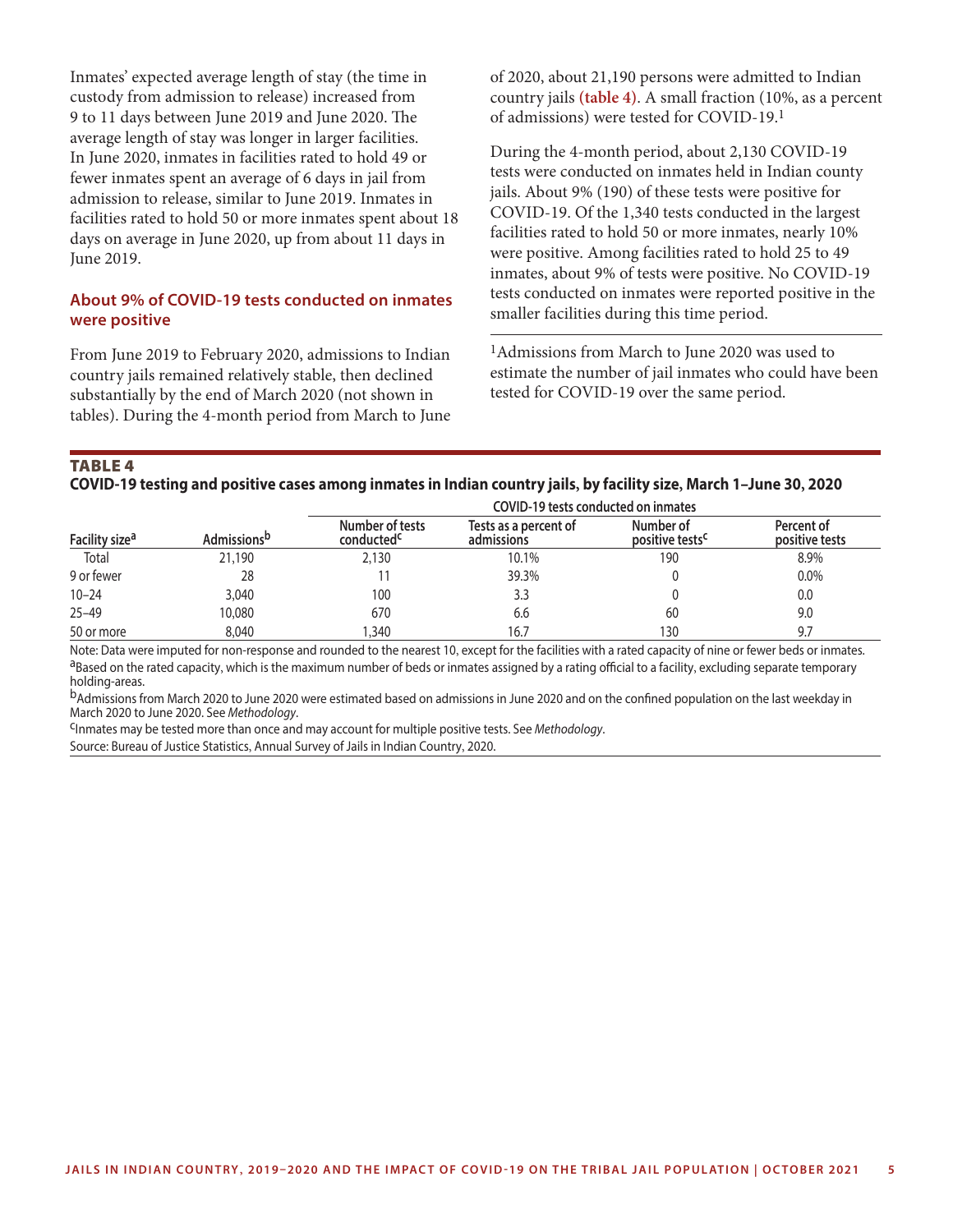#### **About 11% of inmates received expedited release in response to the COVID-19 pandemic**

From March to June of 2020, about 11% of the 21,190 persons admitted to Indian country jails received expedited release in response to COVID-19 **(table 5)**. 2 Expedited releases were granted to limit inmate risk and exposure to COVID-19 or due to coronavirus-related understaffing, court orders, or legislative mandates. Nearly 15% of persons admitted to facilities rated to hold 25 to 49 inmates received expedited release.

#### **Less than half of jail beds in Indian country were occupied at midyear 2020**

The overall decline of inmates in Indian country jails from midyear 2019 to midyear 2020—attributed to pandemic-related reductions in jail admissions and expedited releases—was reflected in the decreases to occupied bed space.

While the inmate population declined about 30% from midyear 2019 to midyear 2020, the rated capacity remained relatively stable **(table 6)**. As a result, the jail occupancy rate declined from 67% at midyear 2019 to

 $\rm{^2The}$  number of admissions from March to June of 2020 was used to estimate the number of jail inmates who could have received expedited release.

48% at midyear 2020. About 3 in 10 beds were occupied in facilities rated to hold fewer than 25 inmates at midyear 2020, down from 5 in 10 at midyear 2019.

#### TABLE<sub>5</sub>

#### **Admissions to and expedited releases from Indian county jails, by facility size, March 1–June 30, 2020**

|                            |                     | Expedited releases <sup>c</sup> |                               |  |  |  |  |
|----------------------------|---------------------|---------------------------------|-------------------------------|--|--|--|--|
| Facility size <sup>a</sup> | <b>Admissions</b> b | <b>Number</b>                   | As a percent<br>of admissions |  |  |  |  |
| Total                      | 21,190              | 2,300                           | 10.9%                         |  |  |  |  |
| 9 or fewer                 | 28                  | 6                               | 21.4                          |  |  |  |  |
| $10 - 24$                  | 3,040               | 210                             | 6.9                           |  |  |  |  |
| $25 - 49$                  | 10,080              | 1,470                           | 14.6                          |  |  |  |  |
| 50 or more                 | 8,040               | 610                             | 7.6                           |  |  |  |  |

Note: Data were imputed for nonresponse. Data were rounded to the nearest 10, except for facilities with a rated capacity of nine or fewer beds or inmates.

aBased on the rated capacity, which is the maximum number of beds or inmates assigned by a rating official to a facility, excluding separate temporary holding areas.

bEstimated based on admissions in June 2020 and on the confined population on the last weekday of each month from March to May 2020. See *Methodology*.

cExpedited releases were granted to limit inmate risk and exposure or due to coronavirus-related understaffing, court orders, or legislative mandates. See *Methodology*.

Source: Bureau of Justice Statistics, Annual Survey of Jails in Indian Country, 2020.

### **TABLE 6**

#### **Capacity of Indian country jails, by facility size, midyear 2019 to midyear 2020**

| Facility size <sup>a</sup> |       | Rated capacity <sup>b</sup> | Percent of capacity occupied at midyear <sup>c</sup> | Percentage |                           |  |
|----------------------------|-------|-----------------------------|------------------------------------------------------|------------|---------------------------|--|
|                            | 2019  | 2020                        | 2019                                                 | 2020       | point change <sup>a</sup> |  |
| Total                      | 4,310 | 4,230                       | 67.1%                                                | 47.8%      | $-19.3$                   |  |
| 9 or fewer                 | 28    | 28                          | 32.1                                                 | 17.9       | $-14.3$                   |  |
| $10 - 24$                  | 320   | 350                         | 50.0                                                 | 34.3       | $-15.7$                   |  |
| $25 - 49$                  | ,230  | 1,190                       | 64.2                                                 | 48.7       | $-15.5$                   |  |
| 50 or more                 | 2,730 | 2,670                       |                                                      | 49.4       | $-21.6$                   |  |

Note: Data were imputed for nonresponse. Data were rounded to the nearest 10, except for facilities with a rated capacity of nine or fewer beds or inmates.<br><sup>a</sup>Based on the rated capacity (see note b).

<sup>b</sup>The maximum number of beds or inmates assigned by a rating official to a facility, excluding separate temporary holding areas.<br><sup>C</sup>The number of inmates in a facility on the last weekday in June, divided by its rated cap

dThe numerical difference between two percentages.

Source: Bureau of Justice Statistics, Annual Survey of Jails in Indian Country, 2019–2020.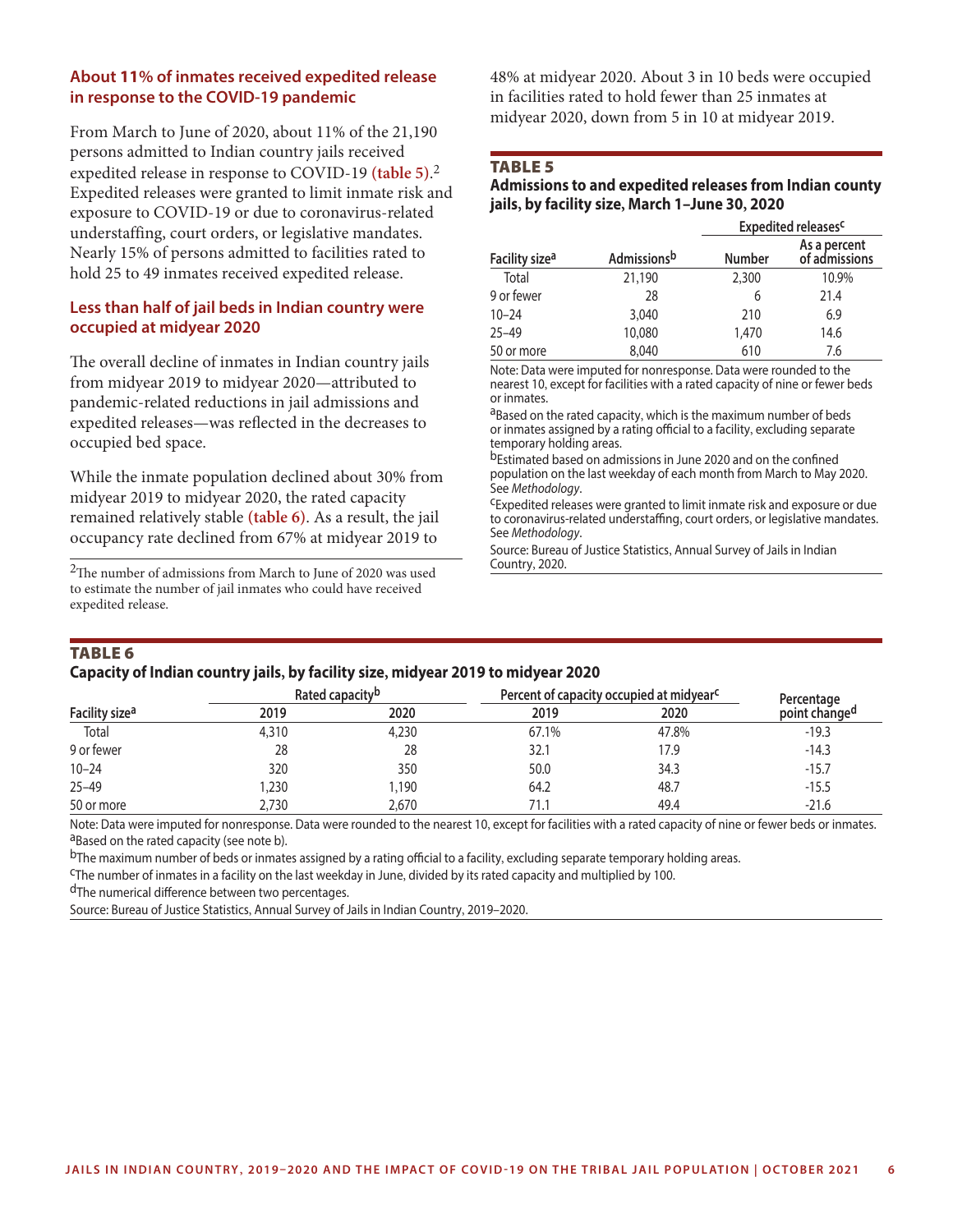In comparison, about 5 in 10 beds in facilities rated to hold 25 or more inmates were occupied at midyear 2020, down from 7 in 10 at midyear 2019.

Four facilities (5% of all facilities) were operating above their rated capacity at midyear 2020 **(table 7)**. This was a decline from 10 facilities (12% of all facilities) operating above their rated capacity at midyear 2019 (not shown in tables).

About 62% of bed space was occupied on the most crowded day in June 2020, the lowest peak occupancy since the SJIC began collecting data in 1998. Thirteen facilities (or 16% of all facilities) were operating above their rated capacity on the most crowded day in June 2020. This is a sharp decline from the 28 facilities (or 34% of all facilities) which were operating above their rated capacity on the most crowded day in June 2019 (not shown in tables).

#### **TABLE 7**

#### **Number of Indian country jails, by population measures and percent of rated capacity occupied, June 2020**

| Percent of rated<br>capacity occupied <sup>a</sup> | Midyear <sup>b</sup> | <b>ADPC</b> | Peak <sup>d</sup> |
|----------------------------------------------------|----------------------|-------------|-------------------|
| 24% or less                                        | 23                   | 28          | 11                |
| 25%-49%                                            | 24                   | 27          | 25                |
| 50%-74%                                            | 20                   | 12          | 20                |
| 75%-100%                                           | 11                   | 12          | 13                |
| 101% or more                                       |                      |             | 13                |

aThe number of inmates in a facility divided by its rated capacity and multiplied by 100. Rated capacity is the maximum number of beds or inmates assigned by a rating official to a facility, excluding separate temporary holding areas.

bAs of the last weekday in June.

cAverage daily population (ADP) is the sum of the number of inmates held each day in June, divided by 30.

dThe number of inmates held on the day in June when the facility's inmate population was largest.

Source: Bureau of Justice Statistics, Annual Survey of Jails in Indian Country, 2020.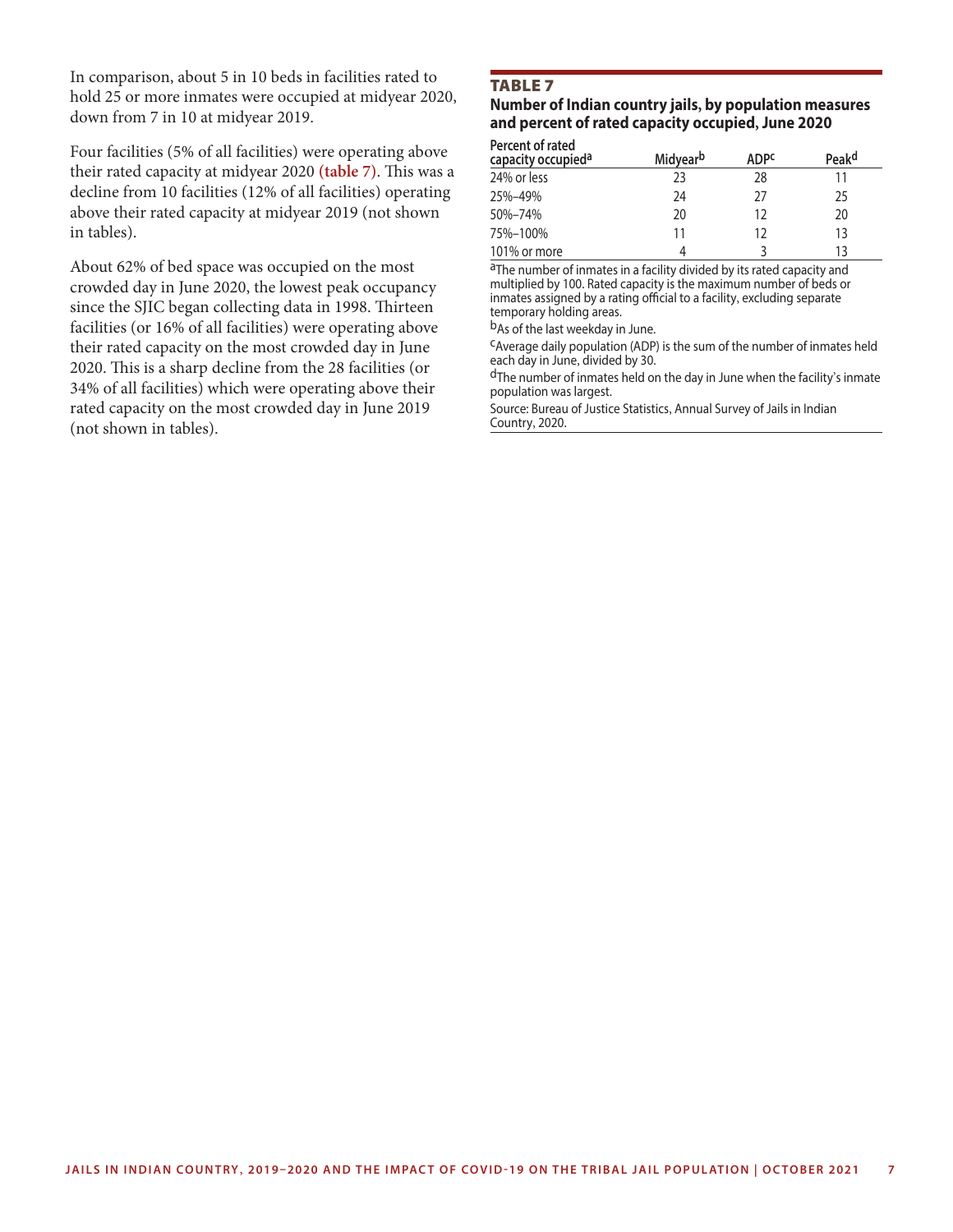#### **From midyear 2019 to midyear 2020, the number of inmates held for a violent offense rose 8% and the number of nonviolent inmates fell 44%**

While the overall inmate population in Indian country jails declined between midyear 2019 and midyear 2020, the number of inmates held for violent offenses increased 8%, from 790 to 850 inmates. At midyear 2020, the number of inmates held for violent offenses accounted for 42% of all inmates held in Indian country jails, well above the 2010-2019 midyear average of about 30% of all

inmates held for these offenses **(table 8)**. 3 The number of inmates held for a nonviolent offense dropped 44% from midyear 2019 to midyear 2020. As a result, the percentage of inmates held for a nonviolent offense decreased from about 70% each midyear from 2010 to 2019 to 58% at midyear 2020.

3For midyears 2002, 2004, and 2007 through 2009, see *[Jails in Indian](https://bjs.ojp.gov/content/pub/pdf/jic12.pdf)  [Country, 2012](https://bjs.ojp.gov/content/pub/pdf/jic12.pdf)* (NCJ 242187, BJS, June 2013). For midyears 2011 through 2014, see *[Jails in Indian Country, 2016](https://bjs.ojp.gov/content/pub/pdf/jic16.pdf)* (NCJ 250981, BJS, December 2019). For midyears 2016 through 2018, see *[Jails in Indian](https://bjs.ojp.gov/content/pub/pdf/jic1718.pdf)  [Country, 2017-2018](https://bjs.ojp.gov/content/pub/pdf/jic1718.pdf)* (NCJ 252155, BJS, October 2020).

#### TABLE<sub>8</sub>

**Inmates held in Indian country jails, by demographic and criminal justice characteristics, midyears 2000, 2010, 2015, and 2019–2020**

|                                  |          |          | <b>Number</b> |       |       |                |                | Percent |                |                |
|----------------------------------|----------|----------|---------------|-------|-------|----------------|----------------|---------|----------------|----------------|
| Characteristic                   | 2000     | 2010     | 2015          | 2019  | 2020  | 2000           | 2010           | 2015    | 2019           | 2020           |
| <b>Totala</b>                    | 1,775    | 2,119    | 2,510         | 2,890 | 2,020 | 100%           | 100%           | 100%    | 100%           | 100%           |
| Sex                              |          |          |               |       |       |                |                |         |                |                |
| Male                             | 1,420    | 1,640    | 1,870         | 2,190 | 1,540 | 80%            | 77%            | 75%     | 76%            | 76%            |
| Female                           | 350      | 480      | 640           | 710   | 480   | 20             | 23             | 25      | 24             | 24             |
| Age group                        |          |          |               |       |       |                |                |         |                |                |
| Adult                            | 1,500    | 1,870    | 2,300         | 2,740 | 1,880 | 84%            | 88%            | 92%     | 94%            | 93%            |
| Male                             | 1,210    | 1,480    | 1,730         | 2,090 | 1,450 | 68             | 70             | 69      | 72             | 72             |
| Female                           | 280      | 390      | 570           | 650   | 430   | 16             | 18             | 23      | 22             | 21             |
| Juvenileb                        | 280      | 250      | 210           | 160   | 140   | 16             | 12             | 8       | 6              | 7              |
| Male                             | 210      | 160      | 140           | 100   | 90    | 12             | 8              | 6       | 3              | $\overline{4}$ |
| Female                           | 70       | 90       | 70            | 60    | 50    | $\overline{4}$ | $\overline{4}$ | 3       | $\overline{2}$ | $\overline{2}$ |
| <b>Conviction status</b>         |          |          |               |       |       |                |                |         |                |                |
| Convicted                        | 1,080    | 1,240    | 1,380         | 1,490 | 1,070 | 61%            | 59%            | 55%     | 52%            | 53%            |
| Unconvicted                      | 690      | 880      | 1,130         | 1,400 | 950   | 39             | 41             | 45      | 48             | 47             |
| Most serious offense             |          |          |               |       |       |                |                |         |                |                |
| Violent                          | $\cdots$ | 660      | 760           | 790   | 850   |                | 31%            | 30%     | 27%            | 42%            |
| Domestic violence                |          | 280      | 330           | 360   | 340   |                | 13             | 13      | 13             | 17             |
| Aggravated/simple                |          |          |               |       |       |                |                |         |                |                |
| assault                          | $\cdots$ | 230      | 240           | 280   | 360   | $\cdots$       | 11             | 10      | 10             | 18             |
| Rape/sexual assault              | $\cdots$ | 40       | 40            | 40    | 40    | $\cdots$       | $\overline{2}$ | 2       | 1              | $\overline{2}$ |
| Other violent                    |          | 110      | 150           | 110   | 110   |                | 5              | 6       | 4              | 5              |
| Nonviolent                       |          | 1,470    | 1,760         | 2,090 | 1,160 | $\cdots$       | 69             | 70      | 73             | 58             |
| <b>Burglary</b>                  |          | $\cdots$ | 50            | 40    | 30    | $\cdots$       | $\cdots$       | 2       | 1              |                |
| Larceny-theft <sup>c</sup>       | $\cdots$ | $\cdots$ | 30            | 60    | 20    | $\ddotsc$      | $\cdots$       | 1       | $\overline{2}$ | 1              |
| Public intoxication <sup>d</sup> | $\cdots$ | $\cdots$ | 440           | 510   | 230   | $\cdots$       | $\cdots$       | 17      | 18             | 11             |
| DWI/DUI <sup>e</sup>             | 280      | 220      | 180           | 160   | 100   | 16%            | 10             | 7       | 6              | 5              |
| Drug                             | 140      | 100      | 140           | 280   | 220   | 8              | 4              | 6       | 10             | 11             |
| Other unspecified <sup>f</sup>   | $\cdots$ | 1,150    | 920           | 1,040 | 560   | $\cdots$       | 54             | 37      | 36             | 28             |

Note: Data are as of the last weekday in June. Some counts were imputed for nonresponse or rounded to the nearest 10. Details may not sum to totals due to rounding. Data may differ from previously published statistics in the Jails in Indian Country series due to imputation and rounding. See appendix table 1 for reported counts of inmate characteristics. See appendix table 2 for details on imputations.

...Not collected.

aTotal midyear populations for 2015, 2019, and 2020 were imputed for nonresponse and rounded to the nearest 10.

b<sub>Persons age 17 or younger.</sub>

cExcludes motor vehicle theft.

d<sub>Includes</sub> drunk and disorderly conduct.

eDriving while intoxicated or driving under the influence of alcohol or drugs.

f BJS began collecting data on burglary, larceny or theft, and public intoxication in 2013. As a result, other unspecified offenses in prior years are not comparable to 2013 through 2020. Other unspecified may include motor vehicle theft and other property crimes, public orders offenses, civil infractions, and other unspecified offenses.

Source: Bureau of Justice Statistics, Annual Survey of Jails in Indian Country, 2000, 2010, 2015, and 2019–2020.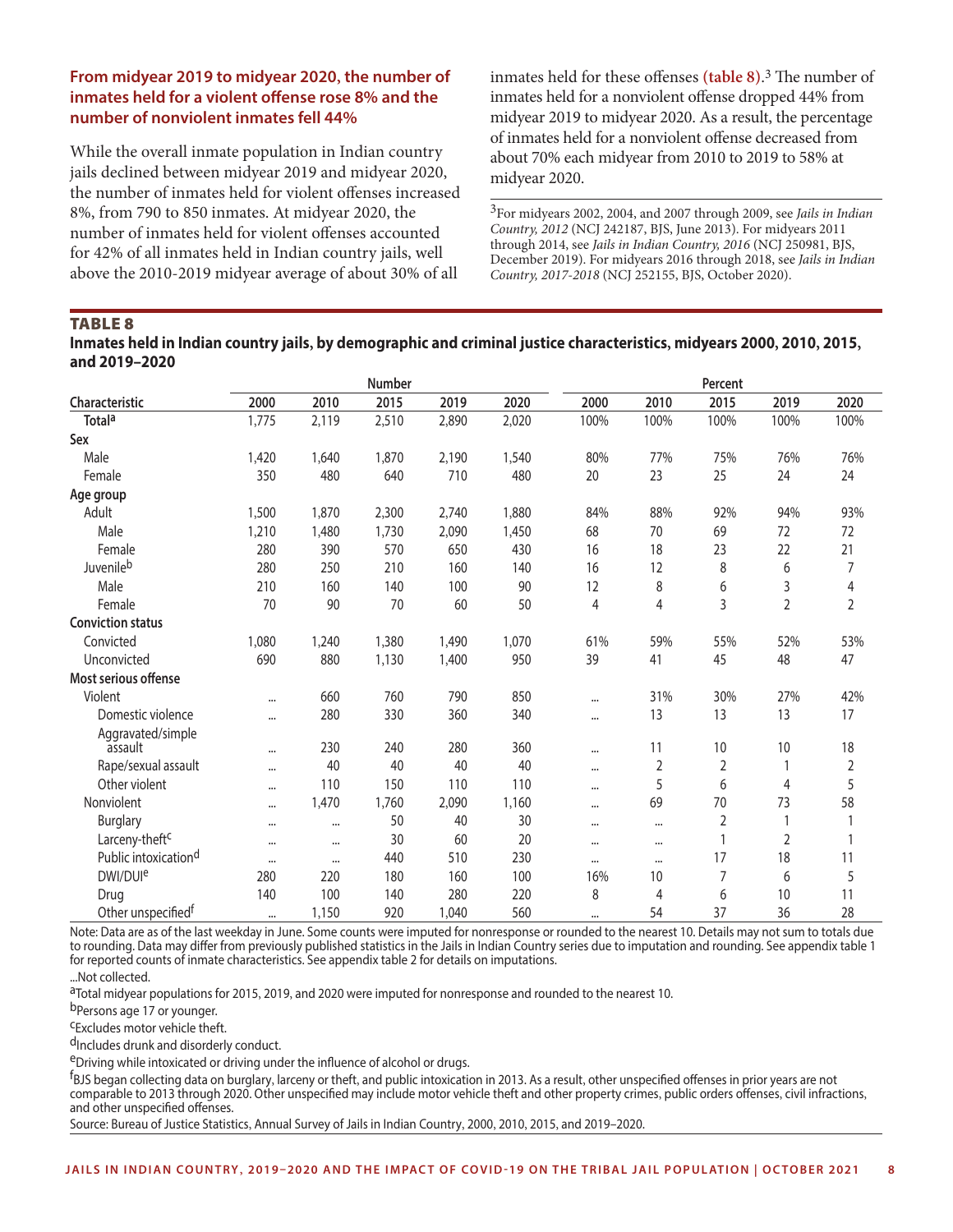From midyear 2019 to midyear 2020, the number of inmates held for aggravated assault increased 29%, the number held for domestic violence declined 6%, and the number held for rape or sexual assault and other violent offenses did not change. The percentage of all inmates held for aggravated assault increased from 10% at midyear 2019 to 18% at midyear 2020. The percentage of all inmates held for domestic violence increased from 13% at midyear 2019 to 17% at midyear 2020.

The number of inmates held for a nonviolent offense declined across all categories from midyear 2019 to midyear 2020. The largest decreases were in the number of inmates held for public intoxication and other unspecified nonviolent offenses. Although declines were reported in the number of inmates held for burglary, larceny or theft, DWI/DUI, and drug offenses, the percentage of all inmates held for these offenses in Indian country jails remained relatively stable since midyear 2019.

The number of convicted (down 28%) and unconvicted (down 32%) inmates declined at similar rates from midyear 2019 to midyear 2020. As a result, the distribution by conviction status remained relatively stable.

The number of female (down 32%) and male (down 30%) inmates declined at similar rates from midyear 2019 to midyear 2020. The number of juveniles held in Indian country jails declined by 13% (down 20 inmates) from midyear 2019 to midyear 2020, but the percentage of juveniles held at midyear has remained relatively stable since 2015 (between 6% and 8% of all inmates).

#### **Three inmate deaths were reported in Indian country jails during the 12-month period ending June 30, 2019**

Three deaths were reported in the 12 months ending June 30, 2019.<sup>4</sup> Two of the deaths were by suicide. A total of 67 of the 83 facilities reported valid data on the number of deaths during this period, and 68 facilities reported on the number of attempted suicides (14). These 68 facilities represented 66% of the inmate population at midyear 2019.

<sup>4</sup>BJS did not estimate the number of inmate deaths for jails that did not respond to the survey or to the question on inmate deaths.

#### **One death was reported in Indian country jails during the 12-month period ending June 30, 2020**

One death was reported in the 12 months ending June 30, 2020.5 A total of 76 of the 82 Indian country jails reported valid data on the number of deaths in the 12 months ending June 30, 2020. Seventy-five facilities reported valid data on the number of attempted suicides (23) in their facilities during this period. These 75 facilities accounted for 92% of the inmate population at midyear 2020.

Over the past 10 years, jails in Indian country have reported 20 deaths in custody from midyear 2010 to midyear 2020 (not shown in tables).

#### **About 5% of staff tested positive for COVID-19 from March to June 2020**

Jails in Indian country employed an estimated 1,710 persons at midyear 2020, down 9% from 1,880 at midyear 2019 **(table 9)**. From midyear 2010 to midyear 2020, jail operations staff (correctional officers, guards, and other staff who spend more than half of their time supervising inmates) accounted for about 7 in 10 jail employees in Indian country. The number of jail operations staff increased 25% from midyear 2010 (1,010) to midyear 2020 (1,260) but was down 6% from midyear 2019 (1,340). Due to the substantial decline in the jail population, fewer than two inmates were in jail for each jail operations employee. An estimated 450 employees (26% of all staff) in Indian country jails held positions in administrative, educational, technical or professional, clerical, maintenance, food service, or other areas.

5No COVID-19-related inmate deaths were reported. The one death reported in the 12 months ending June 30, 2020 was not reported as a suicide, but further details are unavailable from the jail facility.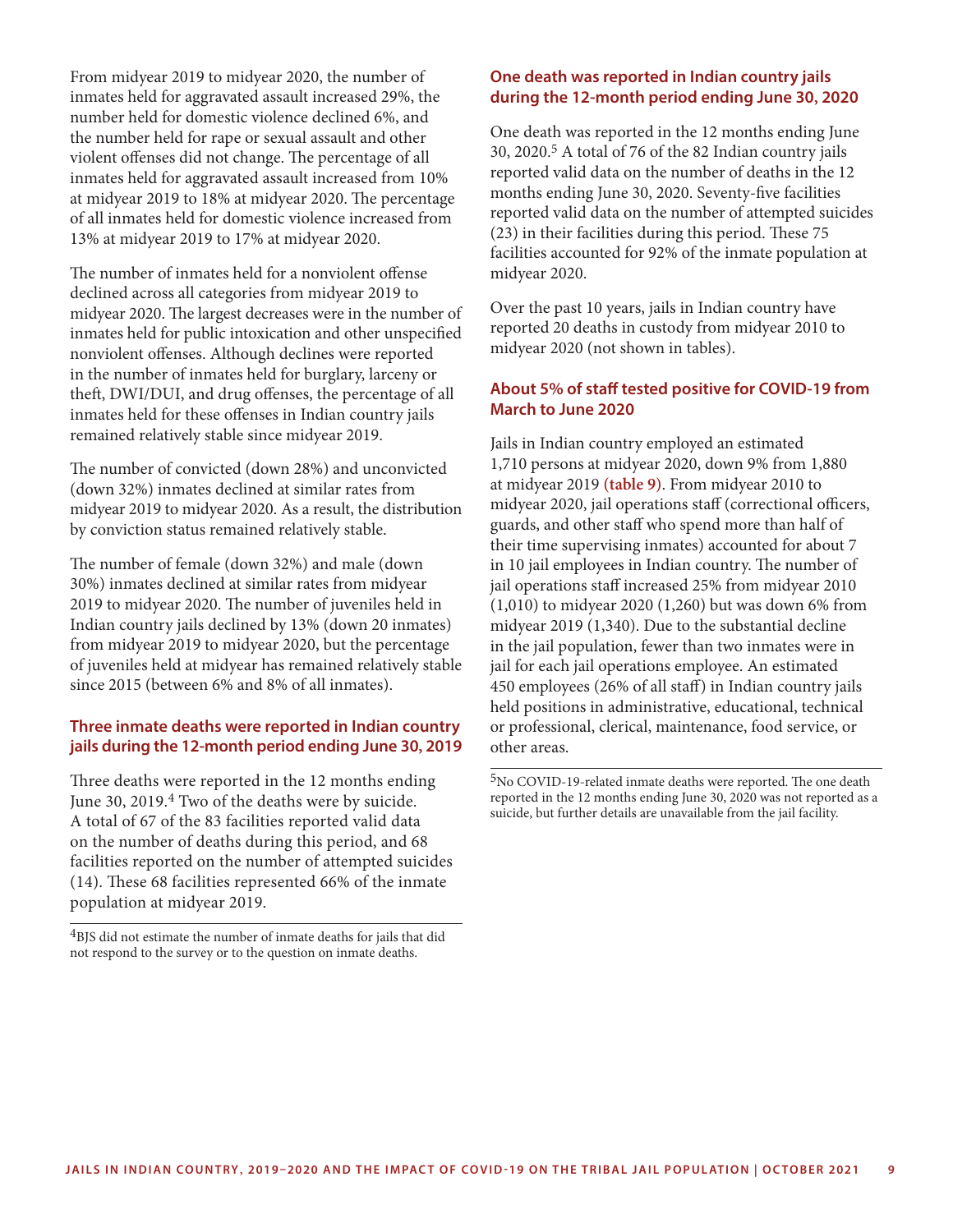During the 4-month period from March to June 2020, about 5% (85) of the 1,710 staff employed in Indian country jails tested positive for COVID-19 **(table 10)**. 6 Over 90% of the positive staff tests were in facilities rated to hold 50 or more inmates (56%) and 25 to 49 inmates (36%).

#### **One COVID-19 staff death was reported in Indian country jails from March to June 2020**

One employee in Indian country jails died from COVID-19 during the 4-month period from March to June 2020 (not shown in tables).<sup>7</sup> This death was reported as a confirmed death from COVID-19 or a death where COVID-19 was a significant contributor as determined by a positive test before or after death. The COVID-19 death was confirmed based on a medical examiner or coroner evaluation. During the 4-month period, 75 of the 82 (91%) Indian country jails reported

<sup>6</sup>The survey did not capture the number of staff who were tested for COVID-19 due to potential difficulties in measuring employee testing practices (i.e., tests conducted in jail versus employees who tested during their personal time).

7BJS did not estimate the number of staff deaths for jails that did not respond to the survey or the question on COVID-19-related staff deaths.

data on the number of COVID-19-related deaths among staff. These 75 facilities accounted for about 90% (1,540) of all staff (1,710) in Indian country jails at midyear 2020.

#### Table 10

#### **COVID-19 positive cases among staff in Indian country jails, by facility size, March 1–June 30, 2020**

| Facility size <sup>a</sup> | <b>Facilities</b><br>at midyear | Staff at<br>midyearb | Number of | Percent of<br>staff who<br>positive tests <sup>c</sup> tested positive |
|----------------------------|---------------------------------|----------------------|-----------|------------------------------------------------------------------------|
| Total                      | 82                              | 1,710                | 85        | 5.0%                                                                   |
| 9 or fewer                 | 4                               | 11                   |           | 0.0                                                                    |
| $10 - 24$                  | 21                              | 240                  | 6         | 2.5                                                                    |
| $25 - 49$                  | 32                              | 604                  | 31        | 5.1                                                                    |
| 50 or more                 | 25                              | 855                  | 48        | 5.6                                                                    |

Note: Data were imputed for nonresponse and unrounded.

aBased on the rated capacity, which is the maximum number of beds or inmates assigned by a rating official to a facility, excluding separate temporary holding areas.

b<sub>Includes</sub> correctional officers, quards, and other staff who spend more than half of their time supervising inmates and jail administrators, assistants, and other personnel who work in an administrative capacity more than half of the time.

cMultiple positive tests for the same employee were counted only once. The survey did not capture the number of staff who were tested for COVID-19 due to potential difficulties in measuring employee testing practices (i.e., tests conducted in jail versus employees who tested during their personal time). See *Methodology*.

Source: Bureau of Justice Statistics, Annual Survey of Jails in Indian Country, 2020.

#### **TABLE 9**

#### **Persons employed in Indian country jails, by job function, midyears 2010, 2015, and 2019–2020**

|                                   |                   |                   | <b>Number</b>     |                   | Percent |      |      |      |  |
|-----------------------------------|-------------------|-------------------|-------------------|-------------------|---------|------|------|------|--|
| Job function                      | 2010 <sup>a</sup> | 2015 <sup>b</sup> | 2019 <sup>b</sup> | 2020 <sup>b</sup> | 2010    | 2015 | 2019 | 2020 |  |
| Total                             | 1,469             | ,690              | ,880              | 1,710             | 100%    | 100% | 100% | 100% |  |
| Administrative <sup>C</sup>       | 157               | 150               | 190               | 170               | 10.7    | 8.9  | 10.1 | 9.9  |  |
| Jail operations <sup>d</sup>      | .010              | 1,200             | ,340              | ,260              | 68.8    | 71.0 | 71.3 | 73.7 |  |
| Educational                       | 27                | 30                | 40                | 30                | 1.8     | 1.8  | 2.1  | 1.8  |  |
| Technical/professional            | 56                | 70                | 80                | 40                | 3.8     | 4.1  | 4.3  | 2.3  |  |
| Clerical/maintenance/food service | 186               | 210               | 220               | 200               | 12.7    | 12.4 | 11.7 | 11.7 |  |
| Other unspecified                 | 33                | 40                | 10                | 10                | 2.2     | 2.4  | 0.5  | 0.6  |  |
| Number of inmates per jail        |                   |                   |                   |                   |         |      |      |      |  |
| operations employee               | 2.1               | 2.1               | 2.2               | 6.،               |         |      |      |      |  |

Note: Details may not sum to totals due to rounding.

aData were not rounded because the response rate was 100%.

bData were imputed for nonresponse and rounded to the nearest 10, except for job functions with five or fewer employees. See appendix table 3 for reported staff counts. See appendix table 4 for details on imputations.

<sup>C</sup>Includes jail administrators, assistants, and other personnel who work in an administrative capacity more than half of the time.

dIncludes correctional officers, guards, and other staff who spend more than half of their time supervising inmates.

Source: Bureau of Justice Statistics, Annual Survey of Jails in Indian Country, 2010, 2015, and 2019–2020.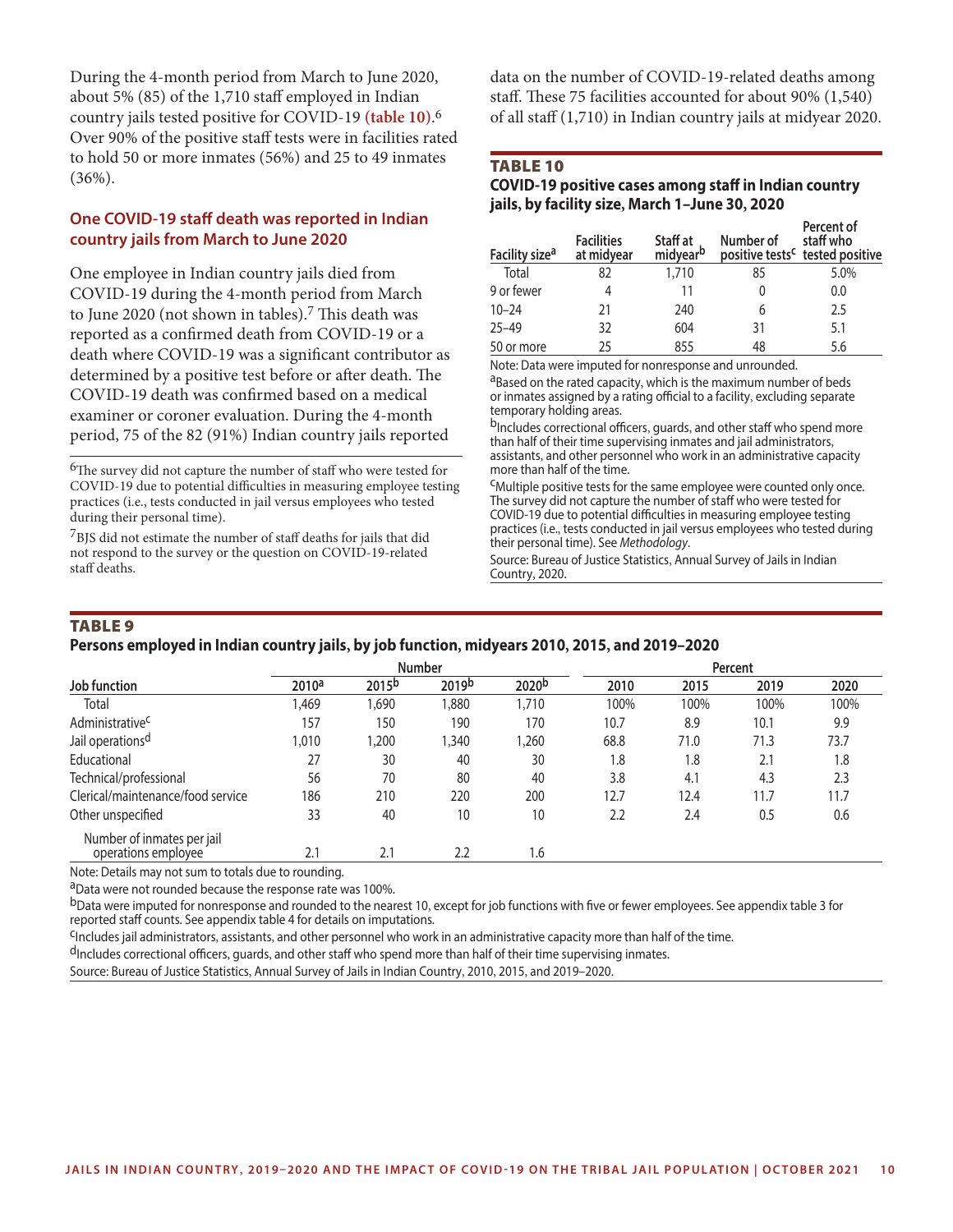## **Methodology**

The Annual Survey of Jails in Indian Country (SJIC) includes all correctional facilities in Indian country that are operated by tribal authorities or the U.S. Department of the Interior's Bureau of Indian Affairs. The Bureau of Justice Statistics (BJS) has conducted the SJIC annually since 1998, excluding 2005 and 2006. Through a cooperative agreement with BJS, Westat conducted the 2019 and 2020 SJIC, which is designed to cover all adult and juvenile jail facilities and detention centers in Indian country. The reference dates are the last weekday in June for the 2019 and 2020 SJIC and January to June 2020 for the 2020 SJIC COVID-19 Addendum.

The surveys collected data about the number of inmates and the percentage of capacity occupied in Indian country jails. Capacity occupied is based on the June 2019 and June 2020 average daily population (ADP), midyear population, and peak population in facilities in June 2019 and June 2020. The ADP is the sum of the number of inmates held each day in June, divided by 30. The midyear count is the number of inmates held on the last weekday in June, and the peak population is the number of inmates held on the day in June when the facility's custody population was largest.

During 2020, numerous jurisdictions released inmates from Indian country jails to limit inmate risk and exposure to COVID-19. BJS added a special addendum to the 2020 and 2021 SJIC to gather data on these pandemic-related releases. (See *2020 Annual Survey of Jails in Indian Country Special Addendum on Coronavirus (COVID-19)* for details.) BJS met with the Office of Management and Budget (OMB) in June 2020 to finalize the addendum questionnaire and received OMB approval on June 19, 2020.

#### **Survey universe**

BJS updates its roster of jails in Indian country each year by faxing or emailing questionnaires to jail administrators and making follow-up phone calls. The survey universe and response rates have changed over time. From 2004 to 2020, some facilities closed or merged, new facilities were constructed, and existing facilities became operational and newly eligible for the survey **(table 11)**. One respondent in 2010 that included one adult and one juvenile facility was treated as two facilities in 2011. Two facilities in 2011 merged into one facility in 2012. Two facilities in 2018 merged into

one facility in 2019. A total of 70 of 83 eligible facilities responded to the 2019 survey, and 77 of 82 responded in 2020.

For facilities which did not respond to the survey or reported incomplete data, BJS used the most recent prior years data to impute the midyear and peak populations, ADP, and admissions. BJS imputed data on inmate populations for 7 nonresponding facilities in 2004 (which accounted for 12% of all inmates held at midyear), 4 in 2007 (8%), 2 in 2013 (2%), 5 in 2014 (9%), 7 in 2015 (15%), 5 in 2016 (9%), 8 in 2017 (14%), 9 in 2018 (15%), 13 in 2019 (16%), and 5 in 2020 (6%). All operating facilities responded to the 2008 to 2012 surveys.8

For this report, Indian country includes reservations, pueblos, rancherias, and other appropriate areas (18 U.S.C. § 1151). Indian country is a statutory term that includes all lands within an Indian reservation, dependent Indian communities, and Indian trust allotments (18 U.S.C. § 1151). Courts interpret Section 1151 to include all lands held in trust for tribes or their members. (See *United States v. Roberts*, 185 F.3d 1125 (10th Cir. 1999).)

Prior to July 29, 2010, tribal authority to imprison American Indian or Alaska Native offenders had been limited by statute (25 U.S.C. § 1302) to 1 year, a \$5,000 fine, or both per offense. On July 29, 2010, the Tribal Law and Order Act of 2010 was signed into law, expanding the sentencing authority of tribal courts. As a result, offenders may serve potentially longer sentences (up to 3 years per offense and up to 9 years per multioffense case) in correctional facilities in Indian country (P.L. 111-211, H.R. 725, 124 Stat. 2258).

Tribal law enforcement agencies respond to both felony and misdemeanor crimes. For most of Indian country, the federal government provides felony law enforcement concerning crimes by or against American Indians and Alaska Natives. Certain areas of Indian country are under P.L. 83-280, as amended (commonly referred to as P.L. 280). P.L. 280 conferred jurisdiction over Indian country to certain states and suspended enforcement of the General Crimes Act (18 U.S.C. § 1152) and Major Crimes Act (18 U.S.C. § 1153) in these areas. Tribes retain concurrent jurisdiction to enforce laws in Indian country where P.L. 280 applies.

8For more information on the SJIC universe and survey participation in earlier years, see the *Jails in Indian Country* series on the BJS [website.](https://bjs.ojp.gov/library/publications/list?series_filter=Jails%20in%20Indian%20Country)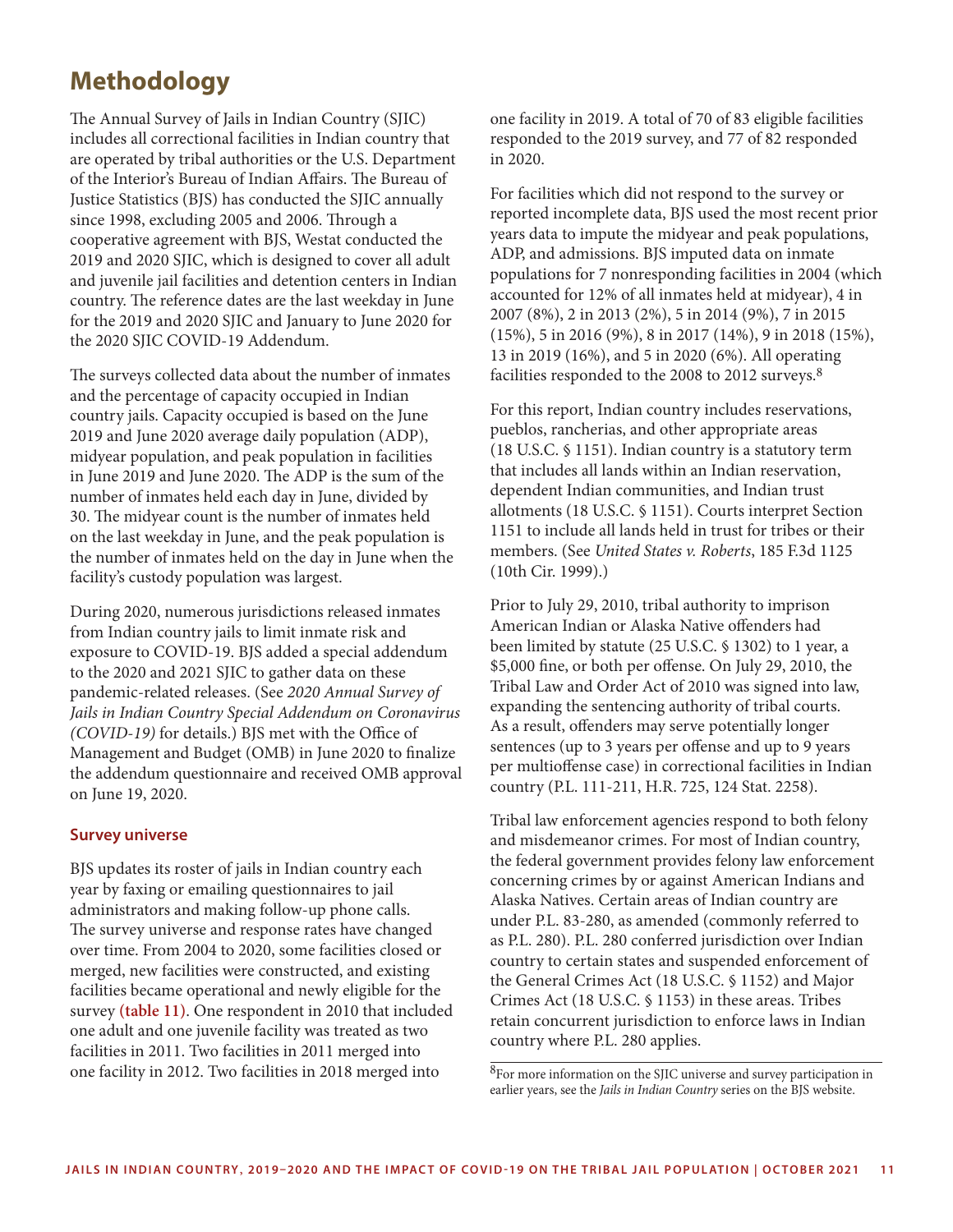#### Table 11 **Survey universe and response rates of Indian country jails, 2004 and 2007–2020**

|                                            | 2004 | 2007a | 2008 | 2009 <sup>b</sup> | 2010 | 2011 <sup>c</sup> | 2012 <sup>d</sup> | 2013 | 2014 | 2015 | 2016 | 2017 | 2018 | 2019 <sup>e</sup> | 2020 |
|--------------------------------------------|------|-------|------|-------------------|------|-------------------|-------------------|------|------|------|------|------|------|-------------------|------|
| Original roster of facilities <sup>t</sup> |      |       |      |                   |      |                   |                   |      |      |      |      |      |      |                   |      |
| Number of facilities                       | 70   | 86    | 86   | 86                | 86   | 86                | 89                | 89   | 90   | 90   | 90   | 91   | 96   | 96                | 97   |
| Nonoperational/out of scope <sup>g</sup>   |      |       |      |                   |      |                   |                   |      |      |      |      |      |      |                   |      |
| Pre-survey fielding                        |      |       | 4    | h                 |      |                   |                   |      |      |      | 8    |      |      | 13                | 10   |
| Post-survey fielding                       |      |       |      |                   | 4    |                   |                   |      | 4    |      |      |      |      |                   |      |
| Added facilities <sup>h</sup>              |      |       |      |                   | 0    |                   | 0                 |      | 0    |      |      |      | 0    |                   |      |
| Active survey universe <sup>i</sup>        | 68   | 83    | 82   | 79                | 75   | 80                | 79                | 79   | 79   | 76   | 80   | 84   | 84   | 83                | 82   |
| Number of respondents                      | 61   | 79    | 82   | 79                | 75   | 80                | 79                |      | 74   | 69   | 75   | 76   | 75   | 70                | 77   |
| Number of nonrespondents                   |      |       |      | 0                 | 0    | 0                 | 0                 |      |      |      |      | 8    | q    | 13                |      |
| Response rate                              | 90%  | 95%   | 100% | 100%              | 100% | $00\%$            | 100%              | 97%  | 94%  | 91%  | 94%  | 90%  | 89%  | 84%               | 94%  |

Note: The survey was not conducted in 2005 and 2006. See the *Jails in Indian Country* series on the BJS website for the survey universes in 1998 to 2003. :Not calculated.

aThe active survey universe reflects 7 facilities that closed, 1 that reopened, and 21 that were newly constructed or new to the survey after 2004.

b<sub>Prior</sub> to the 2010 data collection, one facility in the 2009 universe was determined to be closed, resulting in a revised count of 79 active facilities for 2009.<br><sup>C</sup>Two facilities in 2011 (one adult and one juvenile) wer

<sup>d</sup>Two facilities merged into one facility, resulting in a final universe of 79 facilities.<br><sup>e</sup>Two facilities merged into one facility, resulting in a final universe of 83 facilities.

<sup>f</sup>Includes the number of facilities expected to be surveyed.

9Includes the number of facilities determined to be closed or out of the survey's scope, either prior to the fielding of the survey or during data collection. h<sub>Includes the number of facilities that were newly constructed, new to the data collection, or reopened after being temporarily closed.</sub>

i Includes the final number of facilities in the survey universe after removing nonoperational and out-of-scope facilities.

Source: Bureau of Justice Statistics, Annual Survey of Jails in Indian Country, 2004 and 2007–2020.

#### **Expected average length of stay for 2019 and 2020**

The stock-to-flow ratio method was used to measure the expected average length of stay for inmates held in June 2019 and June 2020.

#### *2019*

Stock—ADP in June 2019 = 2,820

Flow—inmate admissions in June 2019 = 9,620

Stock-to-flow ratio in June 2019 =  $0.293$  (2,820 ÷ 9,620)

Expected average length of stay (average number of days held in custody from admission to release) = 8.8 days  $(0.293 \times 30 \text{ days})$ .

#### *2020*

Stock—ADP in June 2020 = 1,940

Flow—inmate admissions in June  $2020 = 5,330$ 

Stock-to-flow ratio in June 2020 =  $0.364$  (1,940 ÷ 5,330)

Expected average length of stay (average number of days held in custody from admission to release) = 10.9 days  $(0.364 \times 30 \text{ days})$ .

#### **COVID-19-related item estimation and imputation**

#### *Number of inmates held on the last weekday of each month from January to May 2020 (figure 2)*

The number of inmates held on the last weekday of January and February 2020 were imputed for five nonresponding facilities and for three facilities that responded to the survey but did not report on inmate population. The number of inmates held on the last weekday of each month from March to May 2020 were imputed for five nonresponding facilities and for two facilities that responded to the survey but did not report on the inmate population. Nonresponse estimates were calculated by multiplying the estimated confined population on the last weekday in June 2020, by the known percentage change in population between the comparison month and the last weekday in June 2020 (calculated based on facility size category).

#### *Admissions from March to May 2020 (tables 4 and 5)*

The SJIC did not collect data on the number of jail admissions from March to May 2020. Estimated admissions during this period were calculated by multiplying the number of estimated inmates held on the last weekday of each month from March to May 2020,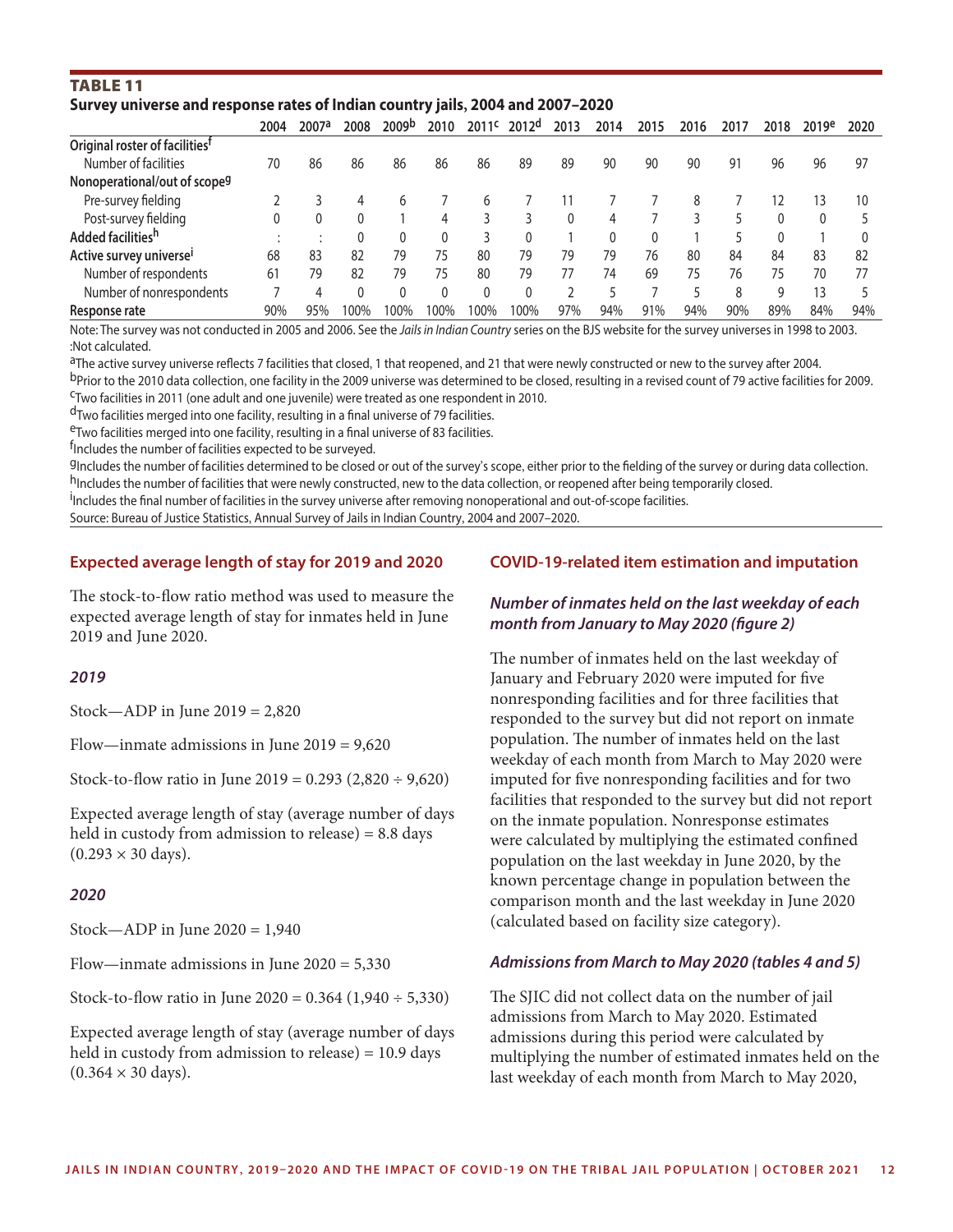by the ratio of estimated admissions in June 2020 to the number of estimated inmates held on the last weekday in June 2020.

#### *COVID-19 testing and positive cases among inmates from March 1 to June 30, 2020 (table 4)*

The number of COVID-19 tests conducted on inmates from March 1 to June 30, 2020 were imputed for five nonresponding facilities and for three facilities that responded to the survey but did not report on inmate tests. Nonresponse estimates for inmate tests were calculated by multiplying the total number of admissions from March 1 to June 30, 2020 by the known ratio of COVID-19 tests conducted on inmates to inmate admissions.

#### *COVID-19 tests conducted on inmates (example based on facilities rated to hold 50 or more inmates)*

Total number of admissions from March 1 to June 30,  $2020 = 8,039$ 

Reported number of COVID-19 tests conducted on inmates from March 1 to June 30,  $2020 = 1,240$ 

Admissions in facilities reporting on the number of COVID-19 tests conducted on inmates = 7,422

Known ratio of COVID-19 tests conducted on inmates to inmate admissions in facilities reporting on the number of COVID-19 tests conducted on inmates =  $0.167 (1,240 \div 7,422)$ 

Estimated number of COVID-19 tests conducted on  $inmates = 1,343 (8,039 X 0.167)$ 

The number of positive COVID-19 cases among inmates were imputed for five nonresponding facilities and for three facilities that responded to the survey but did not report on positive cases. Nonresponse estimates for positive cases among inmates were calculated by multiplying the total number of COVID-19 tests conducted on inmates from March 1 to June 30, 2020 by the known ratio of positive COVID-19 cases among inmates to COVID-19 tests conducted on inmates. Because ratios varied across facilities, the testing and positive case estimates were calculated based on the total ratio for the facility size category.

#### *Positive COVID-19 cases among inmates (example based on facilities rated to hold 50 or more inmates)*

Reported number of COVID-19 tests conducted on  $inmates = 1,240$ 

Estimated number of COVID-19 tests conducted on  $inmates = 1,343$ 

Reported number of positive COVID-19 cases among inmates from March 1 to June 30,  $2020 = 122$ 

Known ratio of positive COVID-19 cases among inmates to COVID-19 tests conducted on inmates =  $0.098$  (122 ÷ 1,240)

Estimated number of positive COVID-19 cases among  $inmates = 132 (1,343 X 0.098)$ 

### *Expedited releases from Indian country jails from March 1 to June 30, 2020 (table 5)*

The number of expedited releases of inmates from March 1 to June 30, 2020 were imputed for five nonresponding facilities and for three facilities that responded to the survey but did not report on expedited releases. Nonresponse estimates for expedited releases were based on the reported average expedited releases by facility size category.

#### *Positive COVID-19 cases among staff from March 1 to June 30, 2020 (table 10)*

The number of positive COVID-19 cases among jail staff were imputed for five nonresponding facilities and for two facilities that responded to the survey but did not report on positive cases. Nonresponse estimates for positive cases among staff were calculated by multiplying the total number of staff on the last weekday in June 2020, by the known ratio of positive COVID-19 cases among staff to the total number of staff on the last weekday in June. Because ratios varied across facilities, the estimates were calculated based on the total ratio for the facility size category.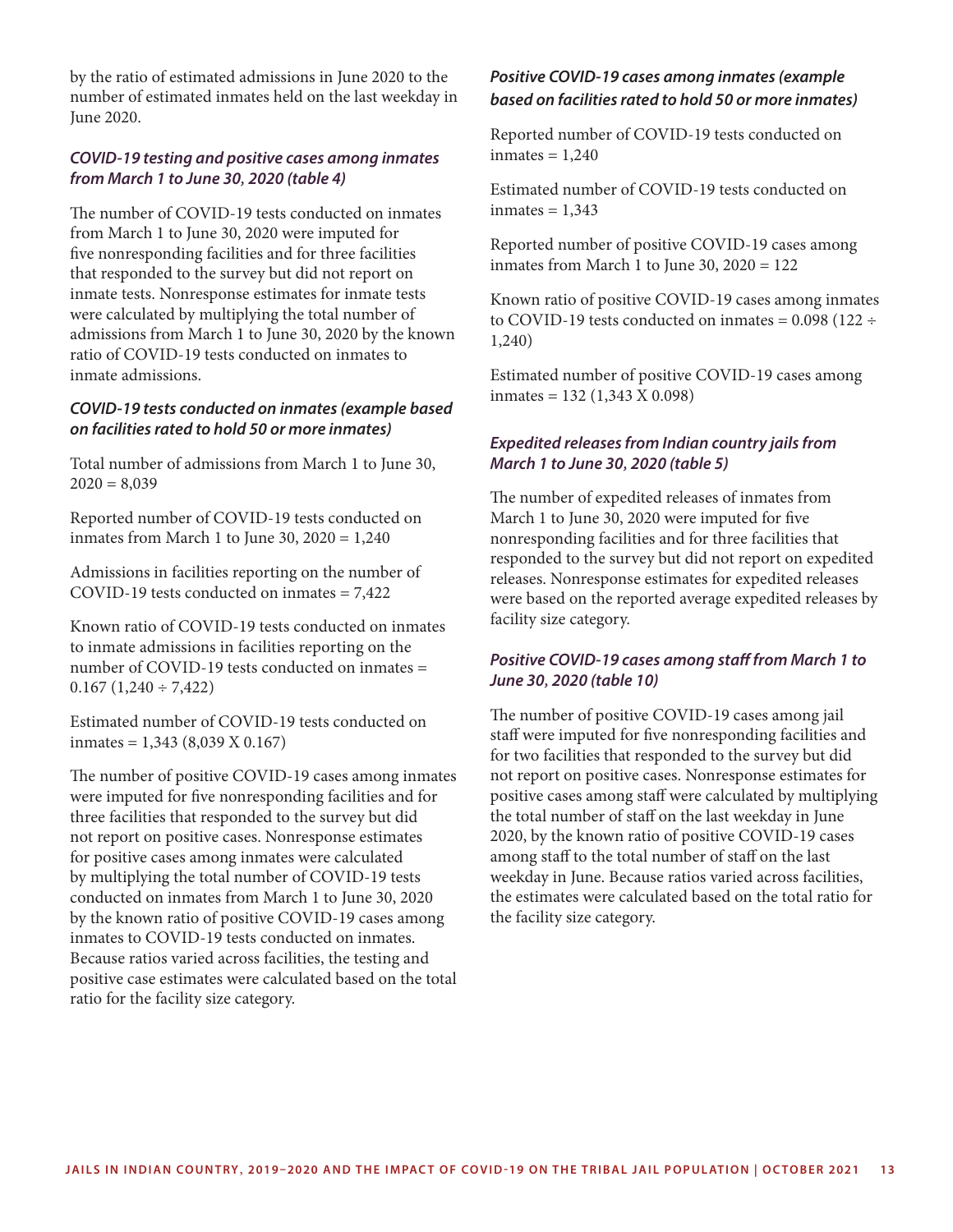**APPENDIX TABLE 1**<br>Reported inmate characteristics for table 8: Inmates held in Indian country jails, by demographic and criminal justice characteristics, midyears 2000, 2010, 2015, and 2019-2020

| <b>Characteristic</b>    | 2000         | 2010         | 2015  | 2019  | 2020  |
|--------------------------|--------------|--------------|-------|-------|-------|
| <b>Total</b>             | 1,775        | 2,119        | 2,124 | 2,212 | 1,895 |
| Sex                      |              |              |       |       |       |
| Male                     | 1,421        | 1,639        | 1,590 | 1,616 | 1,446 |
| Female                   | 354          | 480          | 534   | 523   | 449   |
| Not reported             | $\mathbf{0}$ | $\mathbf{0}$ | 386   | 754   | 129   |
| Age group                |              |              |       |       |       |
| Adult                    | 1,498        | 1,866        | 1,943 | 2,016 | 1,773 |
| Male                     | 1,214        | 1,479        | 1,471 | 1,540 | 1,366 |
| Female                   | 284          | 387          | 472   | 476   | 407   |
| Juvenile                 | 277          | 253          | 181   | 123   | 122   |
| Male                     | 207          | 160          | 119   | 76    | 80    |
| Female                   | 70           | 93           | 62    | 47    | 42    |
| Not reported             | $\mathbf{0}$ | $\mathbf{0}$ | 386   | 754   | 129   |
| <b>Conviction status</b> |              |              |       |       |       |
| Convicted                | 1,072        | 1,240        | 1,156 | 986   | 960   |
| Unconvicted              | 689          | 879          | 968   | 922   | 880   |
| Not reported             | 14           | 0            | 386   | 985   | 184   |
| Most serious offense     |              |              |       |       |       |
| Violent                  |              | 651          | 678   | 417   | 781   |
| Domestic violence        |              | 276          | 285   | 168   | 308   |
| Aggravated/simple        |              |              |       |       |       |
| assault                  |              | 226          | 214   | 147   | 340   |
| Rape/sexual assault      |              | 39           | 36    | 25    | 32    |
| Other violence           |              | 110          | 143   | 77    | 101   |
| Nonviolent               |              | 1,457        | 1,437 | 1,146 | 968   |
| <b>Burglary</b>          |              |              | 44    | 26    | 30    |
| Larceny-theft            |              |              | 28    | 26    | 17    |
| Public intoxication      |              |              | 259   | 201   | 205   |
| DWI/DUI                  | 274          | 218          | 162   | 108   | 89    |
| Drug                     | 133          | 95           | 134   | 183   | 200   |
| Other unspecified        |              | 1,144        | 810   | 602   | 427   |
| Not reported             | 154          | 11           | 395   | 1,330 | 275   |

Note: Details are based on reported data and may not sum to totals due to incomplete reporting.

...Not collected.

Source: Bureau of Justice Statistics, Annual Survey of Jails in Indian Country, 2000, 2010, 2015, and 2019–2020.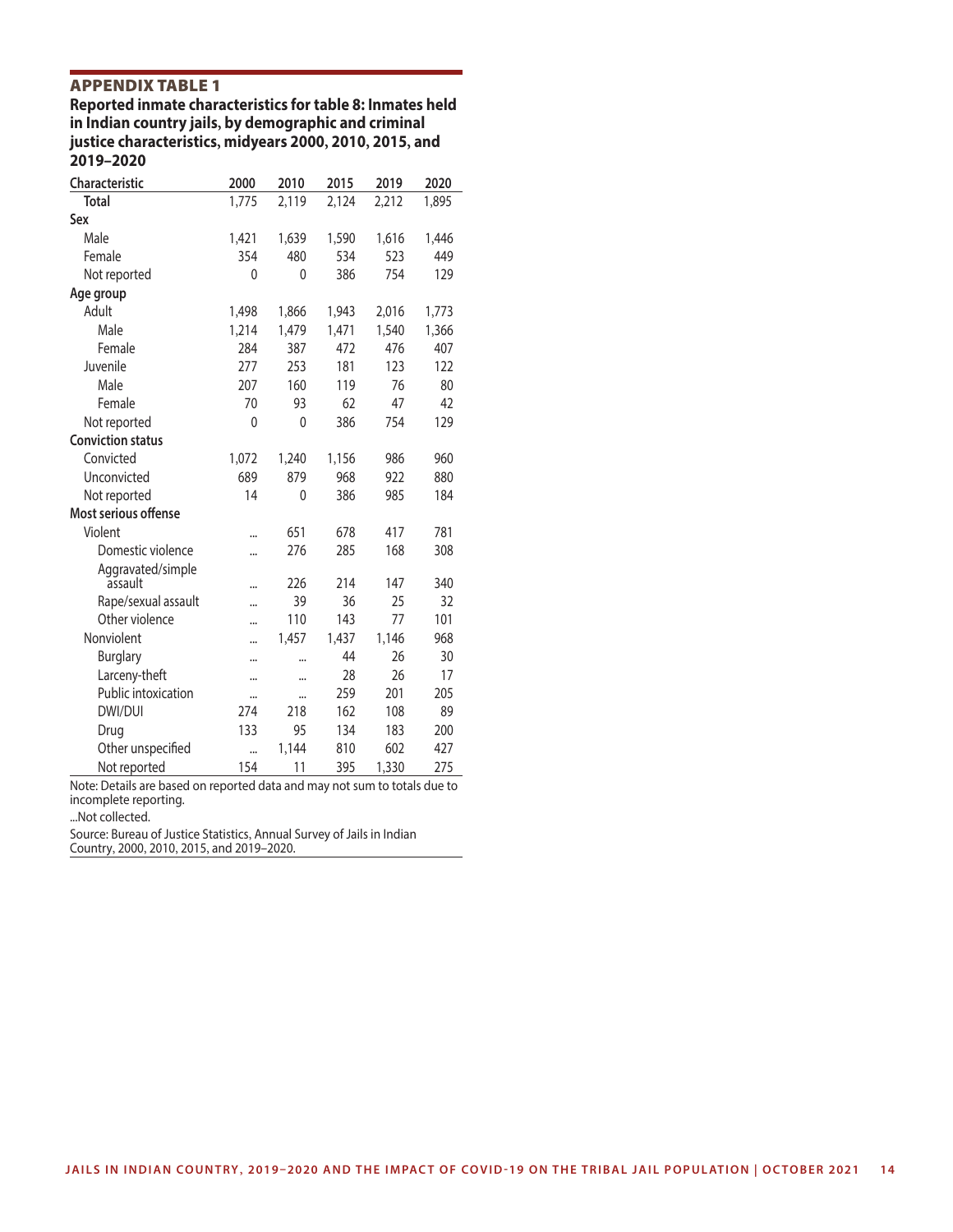#### **APPENDIX TABLE 2** Imputation for inmate characteristics in table 8: Inmates held in Indian country jails, by demographic and criminal justice characteristics, midyears 2000, 2010, 2015, and 2019-2020

**Characteristic and year Procedure Sex/age group** 2000 No imputed data. 2010 No imputed data. 2015 Imputation for 2 facilities was based on their 2014 data. Imputation for 4 facilities was based on their 2013 data. Imputation for 1 facility was based on its 2012 data. 2019 Imputation for 6 facilities was based on their 2018 data. Imputation for 3 facilities was based on their 2017 data. Imputation for 2 facilities was based on their 2013 data. Imputation for 1 facility was based on its 2012 data. Imputation for 1 facility was based on the ratio of the total number of its inmates at midyear 2019 to the reported number of inmates by sex in 2019. Imputation for 1 newly eligible facility was based on the average ratio of the total number of inmates by sex in two other facilities under the same tribal authority, to the reported number of inmates at midyear 2019. 2020 Imputation for 3 facilities was based on their 2019 data. Imputation for 1 facility was based on its 2017 data. Imputation for 1 facility was based on its 2012 data. **Conviction status** 2000 No imputed data. 2010 Imputation for 14 facilities was based on the ratio of the total number of their inmates at midyear 2010 to the reported number of inmates by conviction status in 2010. 2015 Imputation for 2 facilities was based on their 2014 data. Imputation for 4 facilities was based on their 2013 data. Imputation for 1 facility was based on its 2012 data. 2019 Imputation for 7 facilities was based on their 2018 data. Imputation for 3 facilities was based on their 2017 data. Imputation for 2 facilities was based on their 2013 data. Imputation for 1 facility was based on its 2012 data. Imputation for 1 facility was based on the ratio of the total number of its inmates at midyear 2019 to the reported number of inmates by conviction status in 2019. Imputation for 1 newly eligible facility was based on the average ratio of the total number of inmates by convictions in two other facilities under the same tribal authority, to the reported number of inmates at midyear 2019. 2020 Imputation for 3 facilities was based on their 2019 data. Imputation for 1 facility was based on its 2017 data. Imputation for 1 facility was based on its 2012 data. Imputation for 1 facility was based on the ratio of the total number of its inmates at midyear 2020 to the reported number of inmates by conviction status in 2020. **Most serious offense** 2000 Imputation for 1 facility was based on the ratio of the total number of its inmates at midyear 2000 to the reported number of inmates by offense type in 2002. Imputation for 1 facility was based on the ratio of the total number of its inmates at midyear 2000 to the reported number of inmates by offense type in 1999. 2010 Imputation for 3 facilities was based on the ratio of the total number of their inmates at midyear 2010 to the reported number of inmates by offense type in 2010. 2015 Imputation for 2 facilities was based on their 2014 data. Imputation for 4 facilities was based on their 2013 data. Imputation for 1 facility was based on its 2011 data. Imputation for 1 facility was based on the ratio of the total number of its inmates at midyear 2015 to the reported number of inmates by offense type in 2015.

*Continued on next page*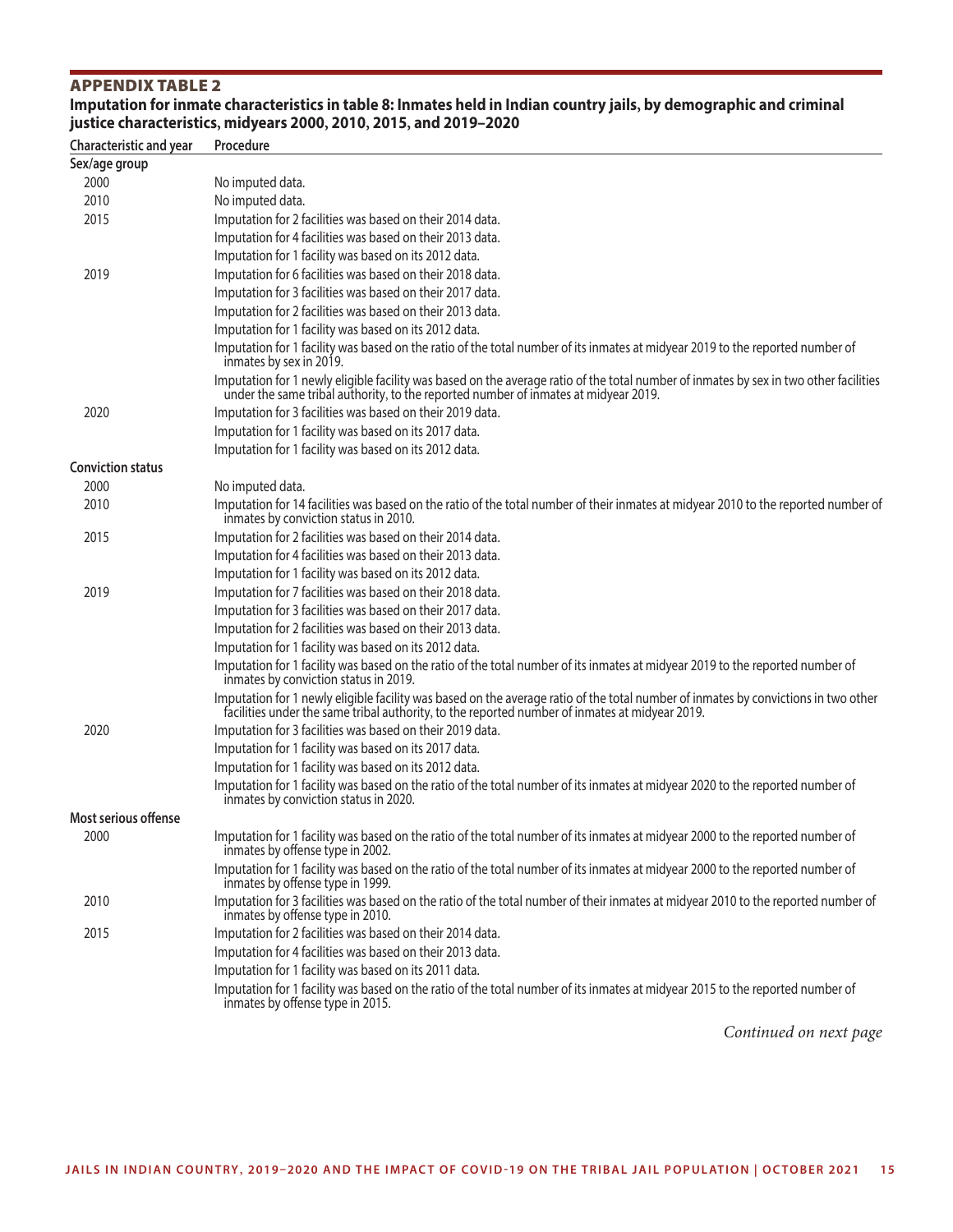### APPENDIX TABLE 2 (continued)<br>Imputation for inmate characteristics in table 8: Inmates held in Indian country jails, by demographic and criminal **, , , ,**

| <b>Characteristic and year</b> | Procedure                                                                                                                                                                                                                                     |
|--------------------------------|-----------------------------------------------------------------------------------------------------------------------------------------------------------------------------------------------------------------------------------------------|
| 2019                           | Imputation for 11 facilities was based on their 2018 data.                                                                                                                                                                                    |
|                                | Imputation for 3 facilities was based on their 2017 data.                                                                                                                                                                                     |
|                                | Imputation for 2 facilities was based on their 2013 data.                                                                                                                                                                                     |
|                                | Imputation for 1 facility was based on its 2011 data.                                                                                                                                                                                         |
|                                | Imputation for 7 facilities was based on the ratio of the total number of their inmates at midyear 2019 to the reported number of<br>inmates by offense type in 2019.                                                                         |
|                                | Imputation for 1 newly eligible facility was based on the average ratio of the total number of inmates by most serious offense in<br>two other facilities under the same tribal authority, to the reported number of inmates at midyear 2019. |
| 2020                           | Imputation for 3 facilities was based on their 2019 data.                                                                                                                                                                                     |
|                                | Imputation for 1 facility was based on its 2017 data.                                                                                                                                                                                         |
|                                | Imputation for 1 facility was based on its 2011 data.                                                                                                                                                                                         |
|                                | Imputation for 2 facilities was based on the ratio of the total number of their inmates at midyear 2020 to the reported number of<br>inmates by offense type in 2019.                                                                         |
|                                | Imputation for 2 facilities was based on the ratio of the total number of their inmates at midyear 2020 to the reported number of<br>inmates by offense type in 2018.                                                                         |
|                                | Imputation for 2 facilities was based on the ratio of the total number of their inmates at midyear 2020 to the reported number of<br>inmates by offense in 2020.                                                                              |
|                                | Note: Imputations were based on the latest data available.                                                                                                                                                                                    |

Source: Bureau of Justice Statistics, Annual Survey of Jails in Indian Country, 2000, 2010, 2015, and 2019–2020.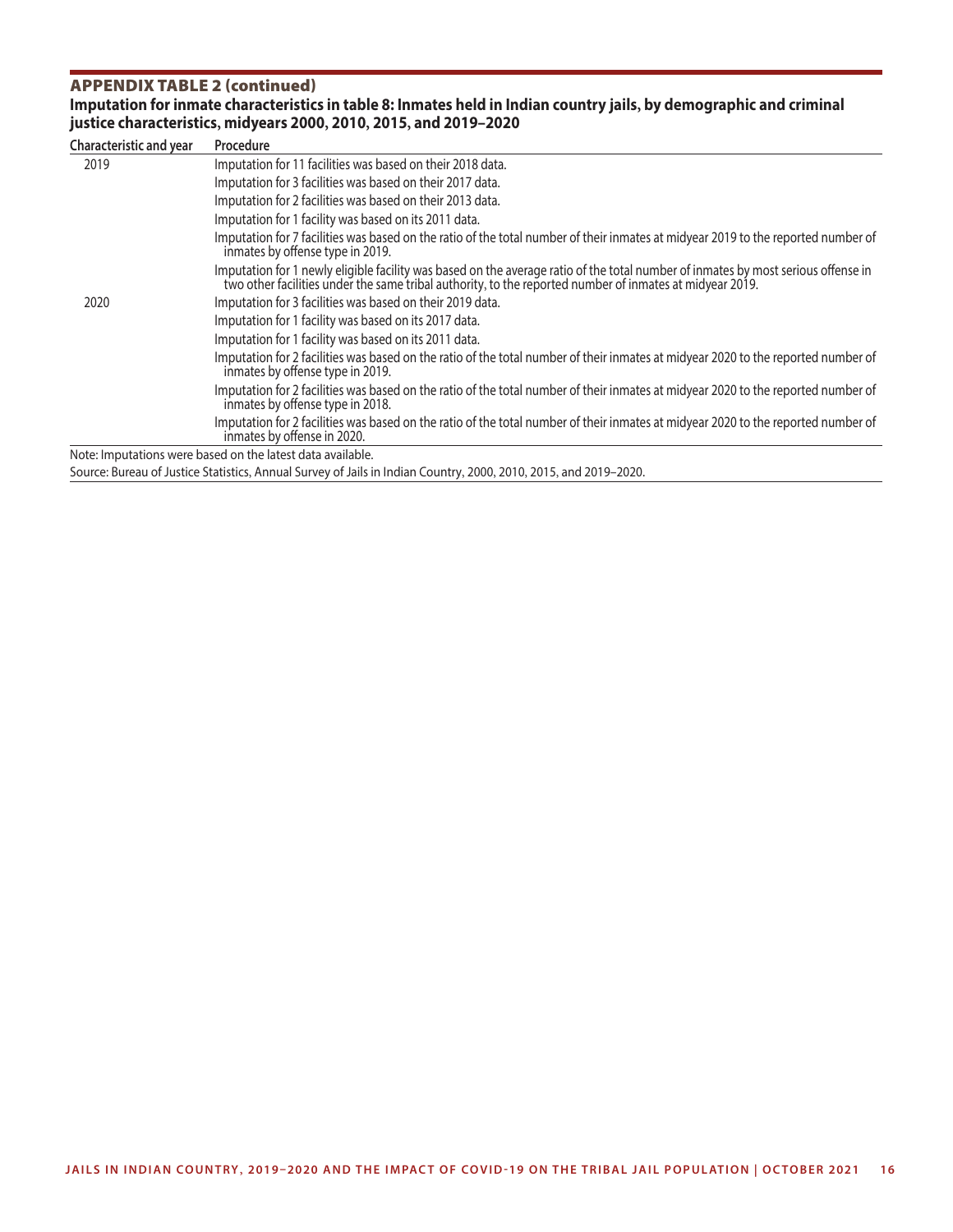### **APPENDIX TABLE 3**<br>Reported number of staff for table 9: Persons employed in Indian country jails, by job function, midyears 2010, 2015, and 2019-2020

| Job function                                                             | 2010  | 2015  | 2019  | 2020  |
|--------------------------------------------------------------------------|-------|-------|-------|-------|
| Total                                                                    | 1,469 | 1,539 | 1,614 | 1,696 |
| Administrative                                                           | 157   | 154   | 176   | 202   |
| Jail operations                                                          | 1,010 | 1,069 | 1,124 | 1,228 |
| Educational                                                              | 27    | 29    | 34    | 29    |
| Technical/professional                                                   | 56    | 60    | 60    | 44    |
| Clerical/maintenance/<br>food service                                    | 186   | 189   | 206   | 187   |
| Other unspecified                                                        | 33    | 38    | 14    | 6     |
| Note: Counts are based on complete data reported by all 75 facilities in |       |       |       |       |

2010, 68 of 76 in 2015, 68 of 83 in 2019, and 77 of 82 in 2020. Source: Bureau of Justice Statistics, Annual Survey of Jails in Indian

Country, 2010, 2015, and 2019–2020.

#### **APPENDIX TABLE 4** Imputation for staff in table 9: Persons employed in Indian country jails, by job function, midyears 2010, 2015, and 2019-2020

| Year | Procedure                                                                                                                                                      |
|------|----------------------------------------------------------------------------------------------------------------------------------------------------------------|
| 2015 | Imputation for 2 facilities was based on their 2014 data.                                                                                                      |
|      | Imputation for 5 facilities was based on their 2012 data.                                                                                                      |
|      | Imputation for 1 facility was based on the ratio of the total number of its staff at midyear 2015 to the reported job function in 2014.                        |
| 2019 | Imputation for 7 facilities was based on their 2018 data.                                                                                                      |
|      | Imputation for 3 facilities was based on their 2017 data.                                                                                                      |
|      | Imputation for 1 facility was based on its 2016 data.                                                                                                          |
|      | Imputation for 3 facilities was based on their 2012 data.                                                                                                      |
|      | Imputation for 2 facilities (one adult and one juvenile) was calculated by adjusting the reported 2019 staff to the 2016 adult-to-<br>juvenile staffing ratio. |
|      | Imputation for 1 newly eligible facility was based on its 2020 data.                                                                                           |
| 2020 | Imputation for 3 facilities was based on their 2019 data.                                                                                                      |
|      | Imputation for 1 facility was based on its 2017 data.                                                                                                          |
|      | Imputation for 1 facility was based on its 2012 data.                                                                                                          |
|      | Imputation for 2 facilities (one adult and one juvenile) was calculated by adjusting the reported 2020 staff to the 2016 adult-to-<br>juvenile staffing ratio. |
|      | Source: Bureau of Justice Statistics, Annual Survey of Jails in Indian Country, 2010, 2015, and 2019-2020.                                                     |